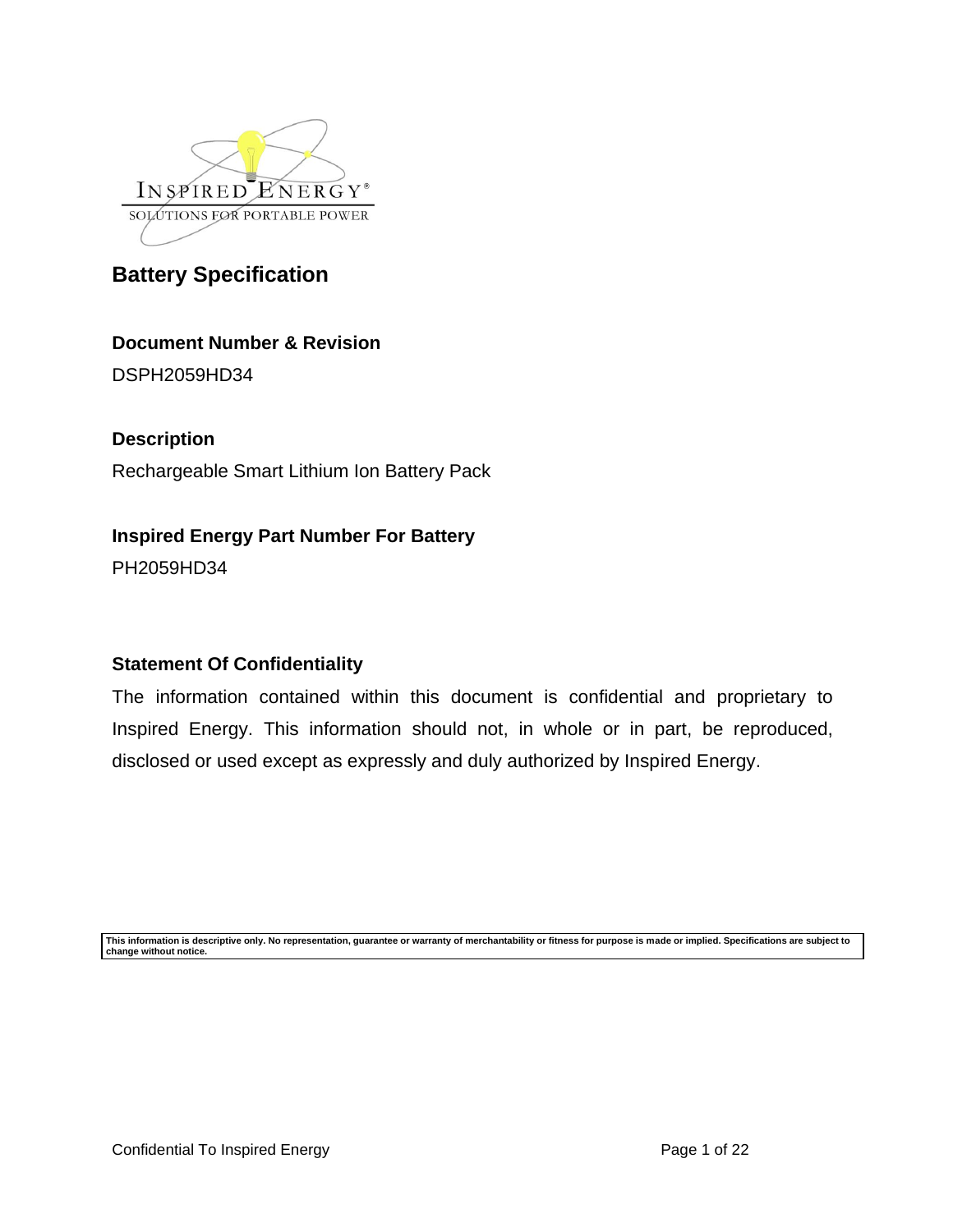

| <b>Specification Number</b>   | DSPH2059HD34 |
|-------------------------------|--------------|
| <b>Specification Revision</b> | 3.0          |
| Prepared By                   | JAB          |
| Issue date                    | 6/12/20      |

### **TABLE OF CONTENTS**

| 1. |                  |          |  |
|----|------------------|----------|--|
| 2. |                  |          |  |
|    |                  |          |  |
|    | 2.1.<br>2.2.     |          |  |
|    | 2.3.             |          |  |
|    |                  |          |  |
|    | 2.3.1.           |          |  |
|    | 2.3.2.<br>2.3.3. |          |  |
|    | 2.3.4.           |          |  |
|    |                  |          |  |
| 3. |                  |          |  |
|    | 3.1.             |          |  |
|    | 3.1.1.           |          |  |
|    | 3.1.2.           |          |  |
|    | 3.1.3.           |          |  |
|    | 3.1.4.           |          |  |
|    | 3.1.5.           |          |  |
|    | 3.1.6.           |          |  |
|    | 3.1.7.           |          |  |
|    | 3.2.             |          |  |
|    | 3.2.1.           |          |  |
|    | 3.2.2.           |          |  |
|    | 3.2.3.           |          |  |
|    |                  | 3.2.3.1. |  |
|    |                  | 3.2.3.2. |  |
|    |                  | 3.2.3.3. |  |
|    | 3.2.4.           |          |  |
|    | 3.3.             |          |  |
|    | 3.3.1.           |          |  |
|    | 3.3.2.           |          |  |
|    | 3.3.3.           |          |  |
|    | 3.3.4.           |          |  |
|    |                  | 3.3.4.1. |  |
|    |                  | 3.3.4.2. |  |
|    |                  | 3.3.4.3. |  |
|    | 3.3.5.           |          |  |
|    | 3.3.6.           |          |  |
|    | 3.3.7.           |          |  |
|    | 3.3.8.           |          |  |
|    | 3.3.9.           |          |  |
|    | 3.3.10.          |          |  |
|    | 3.4.             |          |  |
|    | 3.4.1.           |          |  |
|    | 3.4.2.           |          |  |
|    | 3.4.3.           |          |  |
|    | 3.4.4.           |          |  |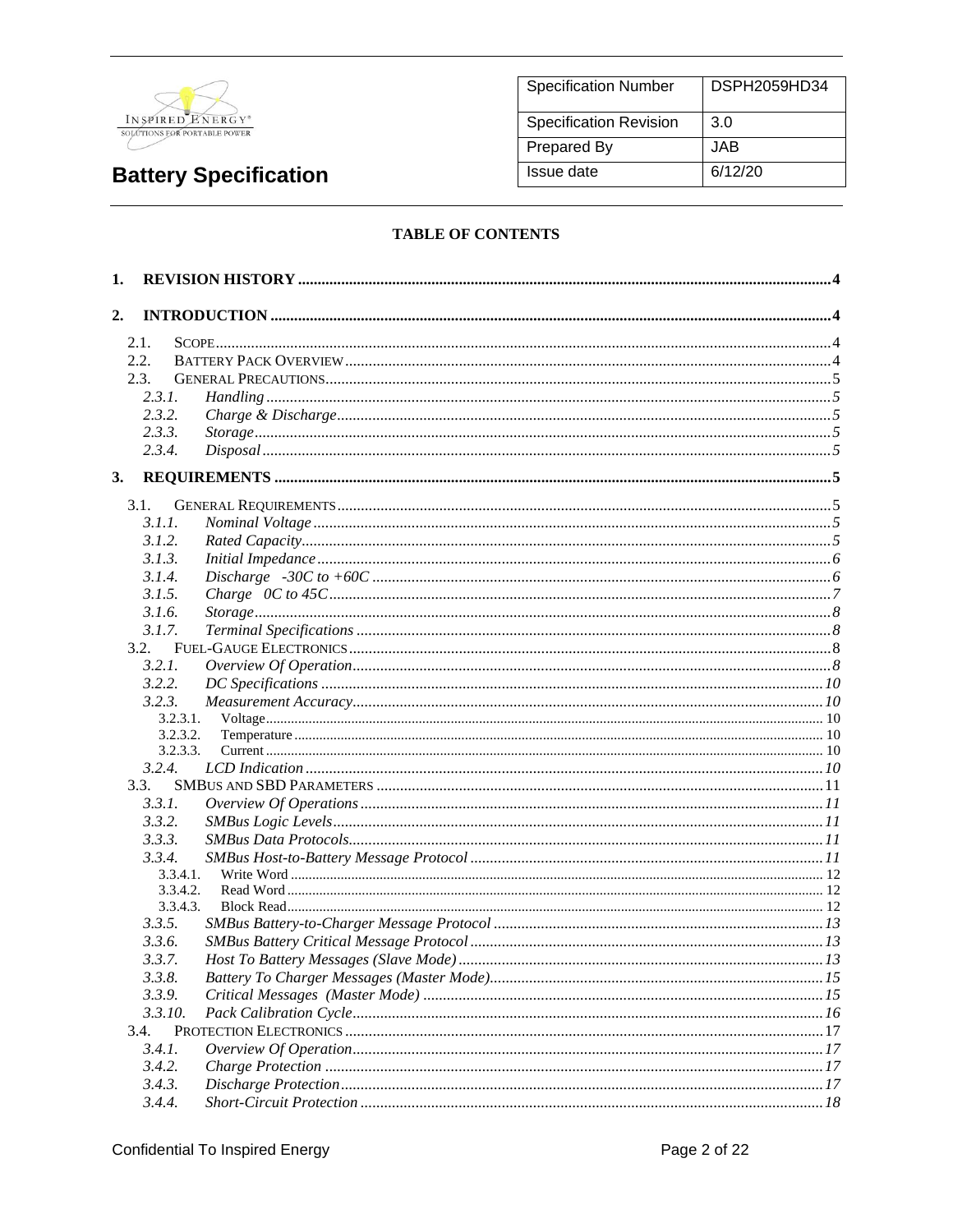

#### **DSPH2059HD34 Specification Number Specification Revision**  $3.0$ **JAB** Prepared By **Issue date**  $6/12/20$

# **Battery Specification**

| 3.5.2. |  |
|--------|--|
|        |  |
| 3.6.1. |  |
| 3.6.2. |  |
| 3.6.3. |  |
| 3.6.4. |  |
|        |  |
|        |  |
|        |  |
| 3.8.   |  |
| 3.8.1. |  |
| 3.8.2. |  |
| 3.8.3. |  |
|        |  |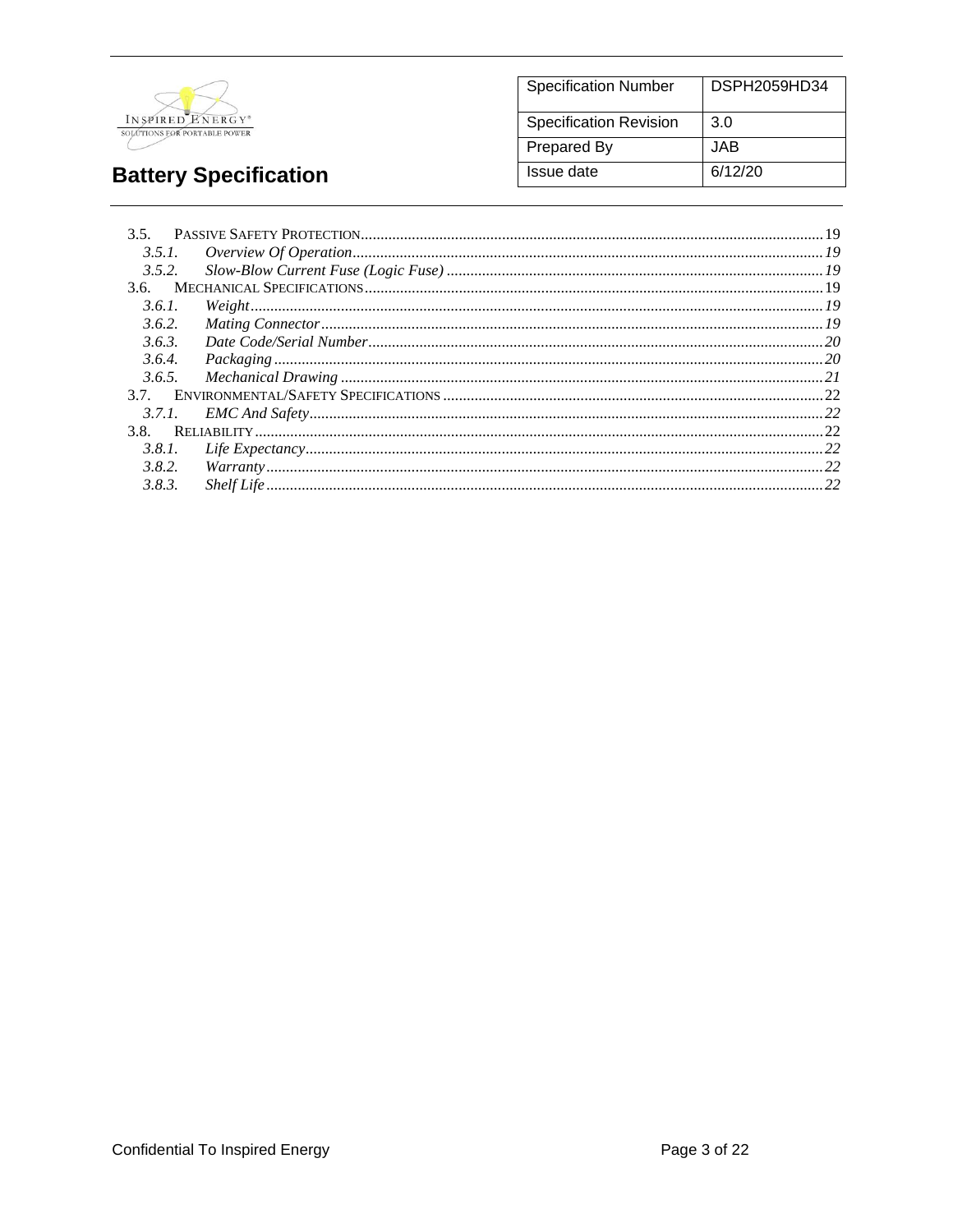

| <b>Specification Number</b>   | DSPH2059HD34 |
|-------------------------------|--------------|
| <b>Specification Revision</b> | 3.0          |
| <b>Prepared By</b>            | JAB          |
| Issue date                    | 6/12/20      |

# **1. REVISION HISTORY**

| Revision | Release | Revisions                                                                                                                                                                | Issued     | Approved By |
|----------|---------|--------------------------------------------------------------------------------------------------------------------------------------------------------------------------|------------|-------------|
|          | Date    |                                                                                                                                                                          | By         |             |
| 1.0      | 1/7/15  | Released                                                                                                                                                                 | JAB        | RAH.DB,LJ   |
| 1.1      | 1/27/16 | Changed shipping s-o-c                                                                                                                                                   | LJ         | IJ          |
| 2.0      | 12/5/17 | Software Rev. X.0 Changed C_mV from<br>2500 to 2800, DP_mV from 2450 to 2750,<br>EOD MnV from 2500 to 2800,<br>FirmRevCode from 0xX0 to 0xX0                             | <b>NCN</b> |             |
| 3.0      | 6/12/20 | New fuel gauge circuit along with new software<br>settings. Added statement about coulomb<br>counting electronics' load estimate. Increased<br>discharge rate to 6 amps. | JAB        | DH, KO, JM  |

# **2. INTRODUCTION**

## **2.1. Scope**

This specification describes the physical, functional and electrical characteristics of a rechargeable Lithium Ion battery pack supplied by Inspired Energy. This specification is the interface document between Inspired Energy and its customers. It is understood that the customer may create their own internal specification. However, this specification is the master that defines the battery's operation. Battery packs produced will meet this specification.

# **2.2. Battery Pack Overview**

This specification describes the physical, functional and electrical requirements for the PH2059HD34 Smart Battery including a rechargeable Lithium Ion battery and a Battery Management Module. The battery consists of (8) Lithium Ion rechargeable cells of 18650 size, assembled in an 8 series / 1 parallel (8S 1P) configuration. Each cell has an average voltage of 3.6V and a typical capacity of 3.4Ah giving a battery pack of 28.8V and 3.4Ah typical.

The battery is capable of communicating with host or the charger through the System Management Bus (SMBus). The battery is SMBus and SBDS Revision 1.1 compliant with the exception of Design Voltage identified as single cell voltage. Protection is provided for over-charge, over-discharge and short circuit. For redundancy, a secondary over-voltage protection circuit has been implemented to control a logic-fuse.

The battery pack comprises the individual elements as shown below.

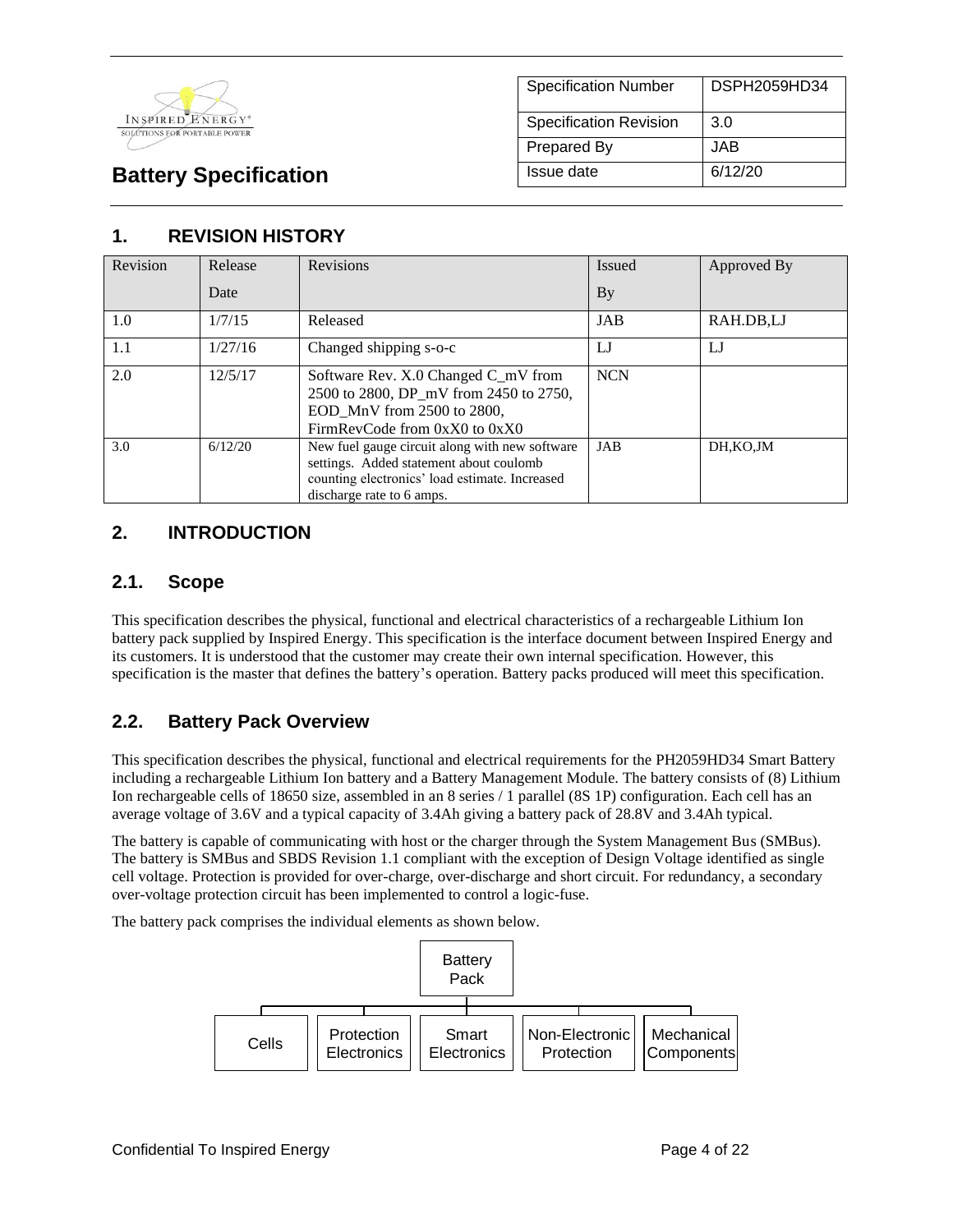

| <b>Specification Number</b>   | DSPH2059HD34 |
|-------------------------------|--------------|
| <b>Specification Revision</b> | 3.0          |
| <b>Prepared By</b>            | JAB.         |
| Issue date                    | 6/12/20      |

# **2.3. General Precautions**

### 2.3.1. Handling

- Avoid shorting the battery
- Do not immerse in water.
- Do not disassemble or deform the battery
- Do not expose to, or dispose of the battery in fire.
- Avoid excessive physical shock or vibration.
- Keep out of the reach of children.
- Never use a battery that appears to have suffered abuse.

### 2.3.2. Charge & Discharge

- Battery must be charged in appropriate charger only.
- Never use a modified or damaged charger.
- Specified product use only.

#### 2.3.3. Storage

Store in a cool, dry and well-ventilated area.

### 2.3.4. Disposal

• Regulations vary for different countries. Dispose of in accordance with local regulations.

### **3. REQUIREMENTS**

### **3.1. General Requirements**

#### 3.1.1. Nominal Voltage

The battery nominal operating voltage is 28.8V.

### 3.1.2. Rated Capacity

The initial capacity is  $\geq$  3230mAh (based on a CV charge of 33.6V  $\pm$  50mV with a current limit of 1500mA and a 680mA discharge to 20.00V @ 25C, within 1 hour of charge).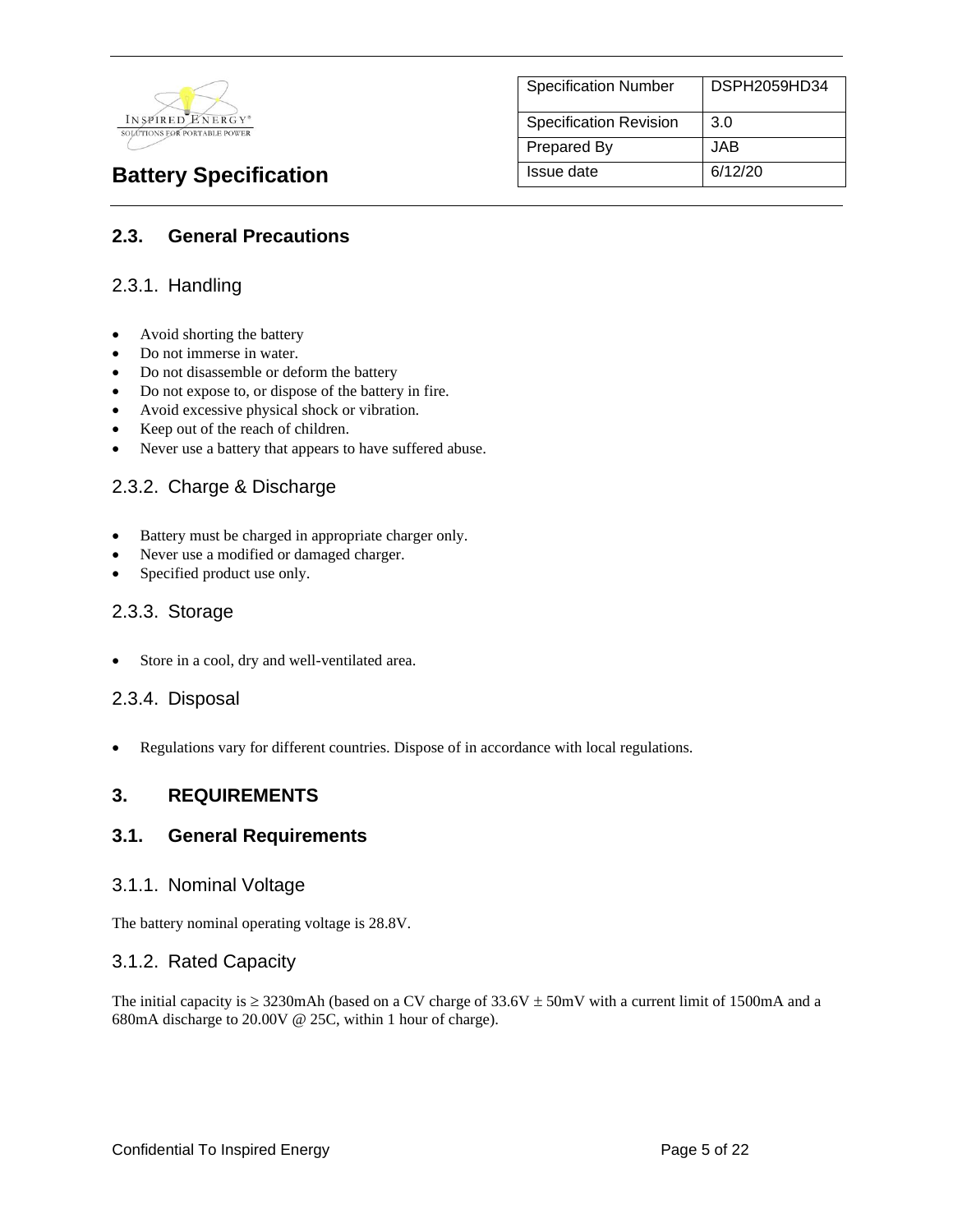

# Specification Number | DSPH2059HD34 Specification Revision 3.0 Prepared By JAB **Battery Specification Issue date** 6/12/20

# 3.1.3. Initial Impedance

The internal impedance of a fully charged battery shall be  $\lt$  400m $\Omega$  when measured across the positive and negative battery terminals at 1kHz at 20°C.

# 3.1.4. Discharge -30C to +60C

Discharge Temperature Limits: As shown below,  $\leq 80\%RH$ 

The battery shall be capable of continuous discharge within the Operating Boundary as shown in the graph below.

Host devices should be designed for a controlled shutdown following battery notification of termination by the battery sending TERMINATE\_DISCHARGE alarm, prior to protection circuit cut-off.



### **Discharge Operating Limits**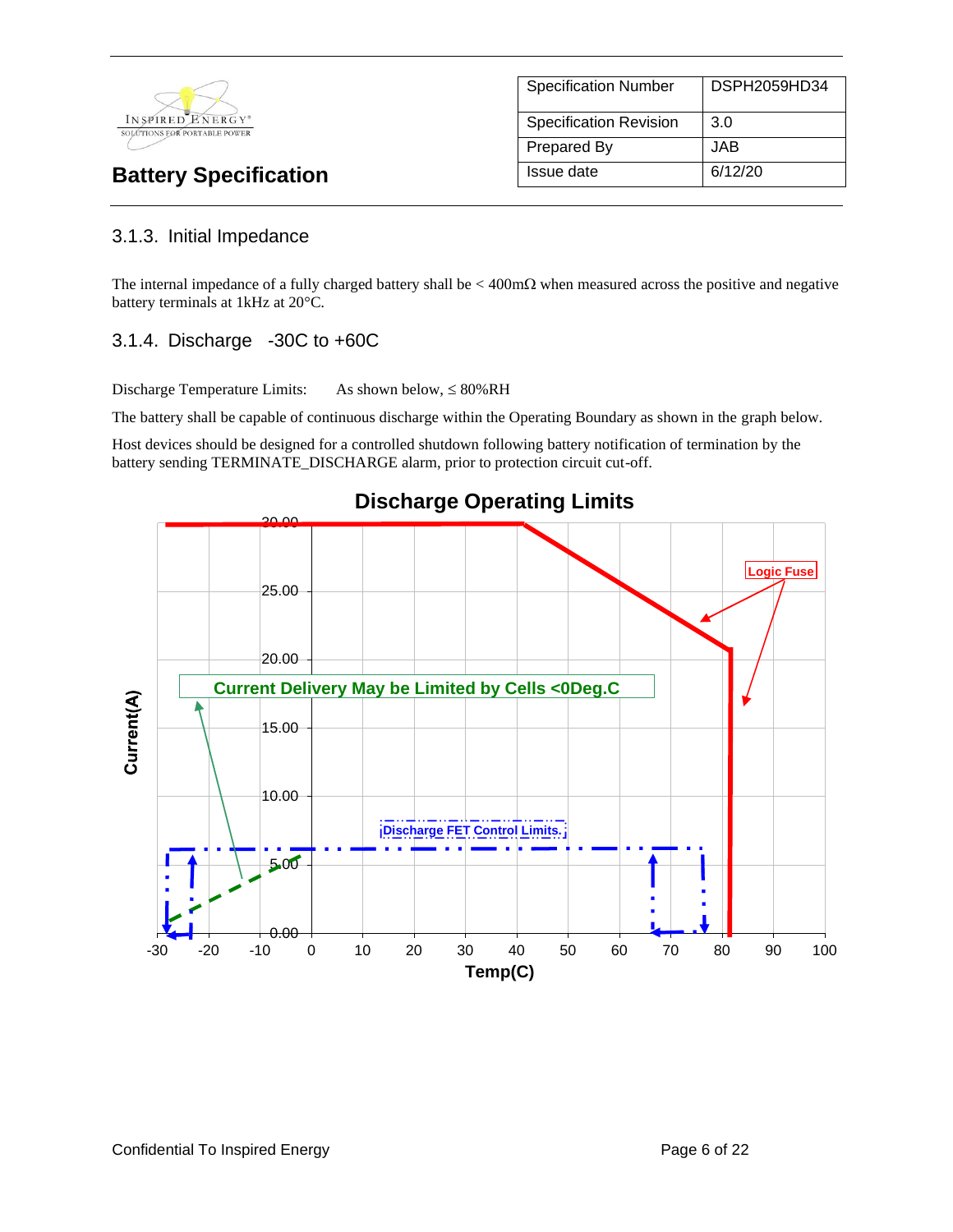

| <b>Specification Number</b>   | DSPH2059HD34 |
|-------------------------------|--------------|
|                               |              |
| <b>Specification Revision</b> | 3.0          |
|                               |              |
| <b>Prepared By</b>            | JAB.         |
|                               |              |
| Issue date                    | 6/12/20      |
|                               |              |

# 3.1.5. Charge 0C to 45C

Charge Temperature Limits: As Shown below,  $\leq 80\%RH$ 

The battery shall be capable of continuous charge at 33.6V, as shown in the graph below. A dedicated level II or level III smart battery charger is required to charge the battery. Using this type of charger, the battery will request appropriate charging Voltage and Current from the smart battery charger.

The FULLY\_CHARGED bit in the BatteryStatus() will be set when the charging current tapers down under 113mA while charging at 33.6V.



NOTE: If not charging  $\&$  temperature > 45C then the battery enters Charge-Inhibit where ChargingCurrent() = 0 until temperature  $\leq 44C$ .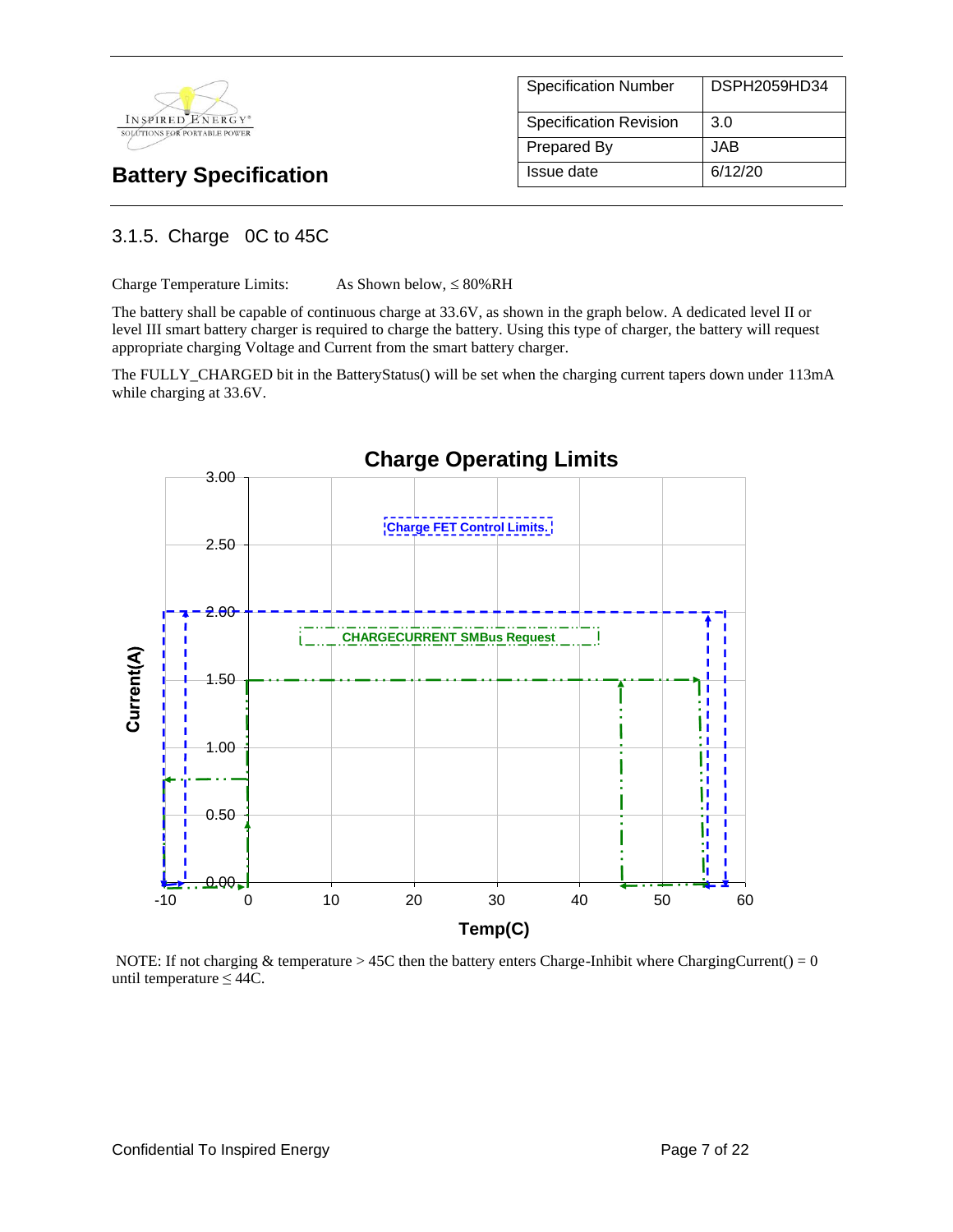

| <b>Specification Number</b> | DSPH2059HD34 |
|-----------------------------|--------------|
| Specification Revision      | 3.0          |
| Prepared By                 | JAB.         |
| Issue date                  | 6/12/20      |

### 3.1.6. Storage

Storage Temperature Limits:  $-20^{\circ}$ C to  $60^{\circ}$ C,  $\leq 80\%$ RH

The battery packs should be stored in an environment with low humidity, free from corrosive gas at a recommended temperature range <21°C. Extended exposure to temperatures above 45°C could degrade battery performance and life.

### 3.1.7. Terminal Specifications

| Terminal       | Legend         | Description                                                                     |
|----------------|----------------|---------------------------------------------------------------------------------|
| A <sub>1</sub> | $^{(+)}$       | Positive side of battery                                                        |
| າ              | (C)            | SMBus Clock. Internally a $1M\Omega$ resistor is connected between (C) and (-). |
| 3              | (D)            | SMBus Data. Internally a 1M $\Omega$ resistor is connected between (D) and (-). |
|                | $(\mathsf{T})$ | $300\Omega \pm 5\%$ resistor connected between (T) and (-).                     |
| A2             | (-)            | Negative Side Of Battery                                                        |

See Mechanical Drawing for orientation of contacts J1-1,5

• The SMBus Clock and data lines require separate pull-ups to system logic voltage, NOT the battery voltage. Typically, a 15K $\Omega$  pull-up resistor is used, but please refer to the SMBus Specification for additional information.

# **3.2. Fuel-Gauge Electronics**

### 3.2.1. Overview Of Operation

The battery is capable of communicating with host or the charger through the System Management Bus (SMBus). The battery is SMBus and SBDS Revision 1.1 compliant with the exception of Design Voltage identified as single cell voltage. An 8-bit Reduced Instruction Set CPU (RISC) is used to process the core algorithms and perform operations required for battery monitoring. Charge and discharge current, cell and pack voltages, and pack temperature are all measured using an Analog Front End control chip. Voltage and temperature are measured with a 14-bit analog to digital converter and current is measured with 16-bit analog to digital converter.

The battery pack uses a system level approach to optimize the performance of the battery. It's primary functions are to provide fuel gauging and software based charge control, and to ensure safe operation throughout the life cycle of the battery.

The fuel gauge determines the State-Of-Charge (SOC) by integrating the input and output current to track the available capacity of the attached battery. To achieve the desired fuel-gauging accuracy, Compensated End-of-Discharge Voltage (CEDV) technology is used to calculate the available charge in the battery cells. The fuel gauge accumulates a measure of charge and discharge currents and compensates the charge current measurements for the temperature and state-of-charge of the battery. The fuel gauge estimates the self-discharge of the battery and also adjusts the self-discharge estimation based on temperature. The fuel gauge also accounts for the estimate of the electronic's load for the battery circuit. This approach provides the user a meaningful and repeatable capacity measure with minimal risk of overstating run time. If enabled, visually the SOC is shown using the 5 segment LCD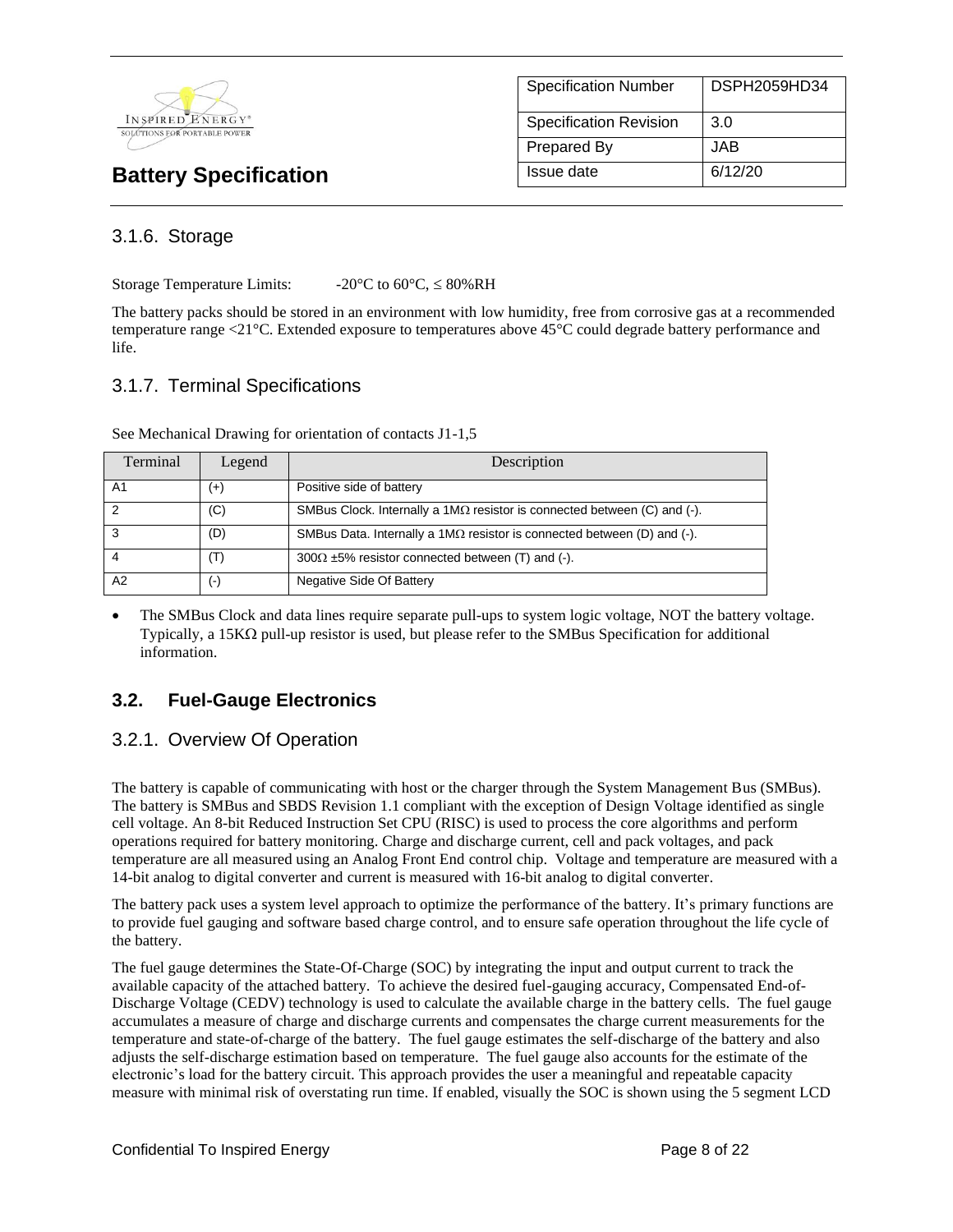

NOTE: The electronic's load for the battery circuit can only compensate 765uA. The remaining 180uA is not compensated and will create a 4.4mah error in the discharge of the battery pack every day.

Charge control is used to provide optimal and safe charging requests to an SMBus level II or level III charger.

The system has three modes of operation; normal, sleep and shutdown. In normal mode, measurements, calculations, protection decisions and data updates are made on 1 sec intervals. Sleep mode is entered when the system senses no host or charger present. While in this mode, battery parameters continue to be monitored at regular intervals. The system will continue in this mode until it senses host activity (communications or current flow). Shutdown mode occurs when the battery voltage falls below 2.3V/parallel cell group. In this mode, parasitic current is reduced to a minimum by shutting down the micro-controller and all associated circuitry. If this should happen, the battery will require an initial low current charge to bring the battery voltage back up before normal operation will resume.

The battery pack block diagram is shown below.

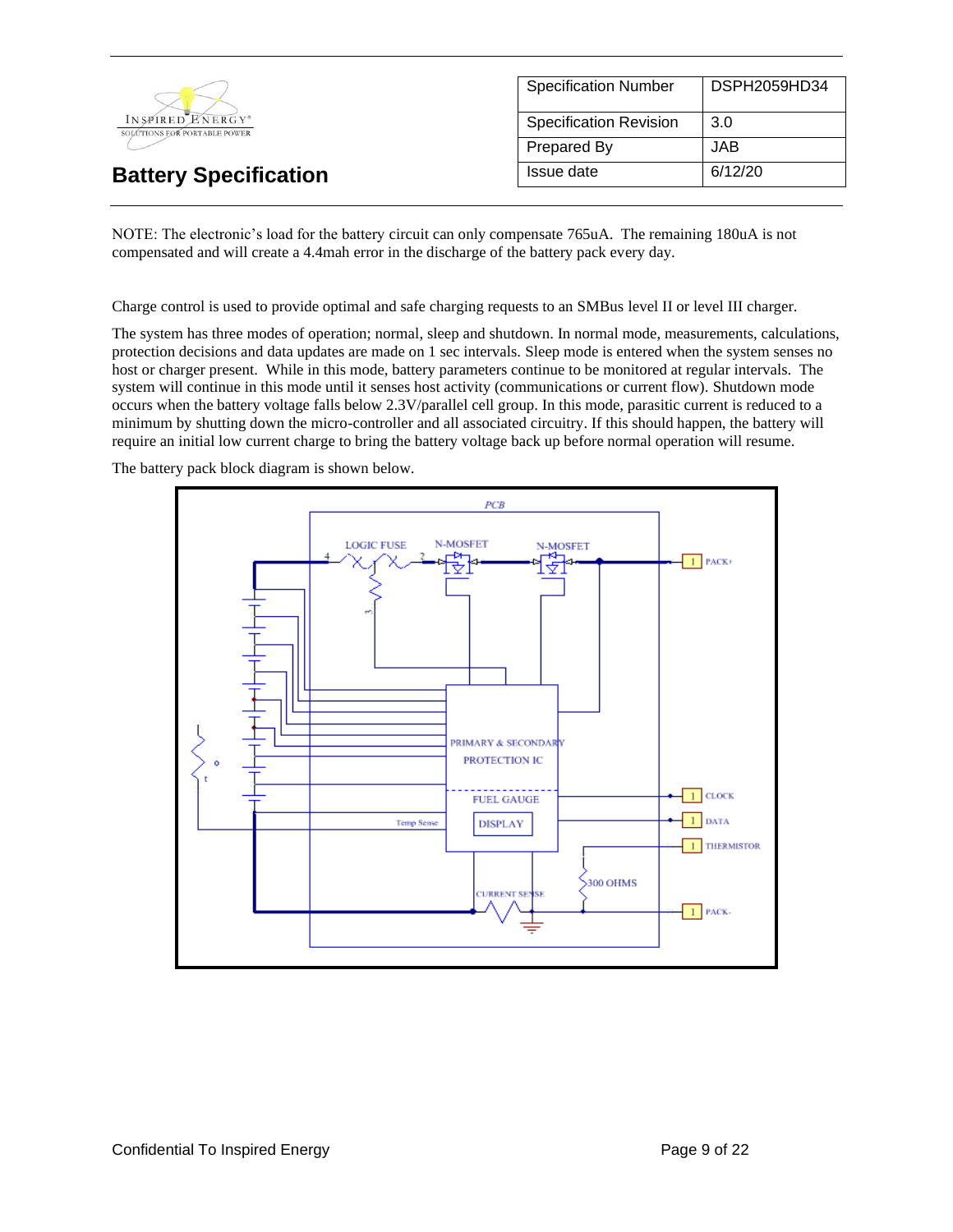

# Specification Number | DSPH2059HD34 Specification Revision 3.0 Prepared By JAB **Battery Specification Issue date 16/12/20**

# 3.2.2. DC Specifications

| Parameter              | Typical    | Remarks                                           |
|------------------------|------------|---------------------------------------------------|
|                        | Limits     |                                                   |
| Active mode current    | $<$ 1400uA | When a host is detected (charging, discharging or |
| consumption            |            | communications). LCD display On.                  |
| Standby mode current   | $<950$ uA  | When no host activity is detected.                |
| consumption            |            |                                                   |
| Shut-down mode current | <2.7uA     | Any cell voltage falls below 2300mV.              |
| consumption            |            |                                                   |

## 3.2.3. Measurement Accuracy

### 3.2.3.1.Voltage

The voltage measurements have a resolution of  $1 \text{mV}$ . The absolute accuracy of the reading is  $\pm 0.25\%$  over the operating range. Note that measurements are made at the cell stack (not the pack connector). Therefore, internal resistance drops due to the shunt, safety components, and contact resistance are not taken into consideration. (There is one exception as there is a glitch at 32768mV and the measurements report incorrectly only at that value.)

### 3.2.3.2.Temperature

The internal pack temperature is measured by an NTC thermistor attached to the cell stack. Temperature readings have a resolution of 0.1°K. The absolute accuracy is  $\pm 3$ °K over an operating range of -20°C to +80°C.

### 3.2.3.3.Current

The current measurements have a resolution of 1mA. The absolute accuracy of the reading is  $\pm 0.7\%$  or  $\pm 3$ mA whichever is greater over the operating range. A guard band has been imposed around zero current (-5mA to  $+5mA$ ).

### 3.2.4. LCD Indication

The battery can directly display the capacity information. The battery capacity is displayed as the relative SOC. Each LCD segment represents 20 percent of the full charge capacity. The LCD pattern definition is given in the table below. If the battery voltage is low, there will be no LCD indication. If the battery has Remaining Capacity Alarm set it will flash the LCD.

| Capacity       | <b>LCD</b> Segments |   |  |   |
|----------------|---------------------|---|--|---|
|                |                     | 2 |  | 5 |
| $0\% - 19\%$   |                     |   |  |   |
| $20\% - 39\%$  |                     |   |  |   |
| $40\% - 59\%$  |                     |   |  |   |
| $60\% - 79\%$  |                     |   |  |   |
| $80\% - 100\%$ |                     |   |  |   |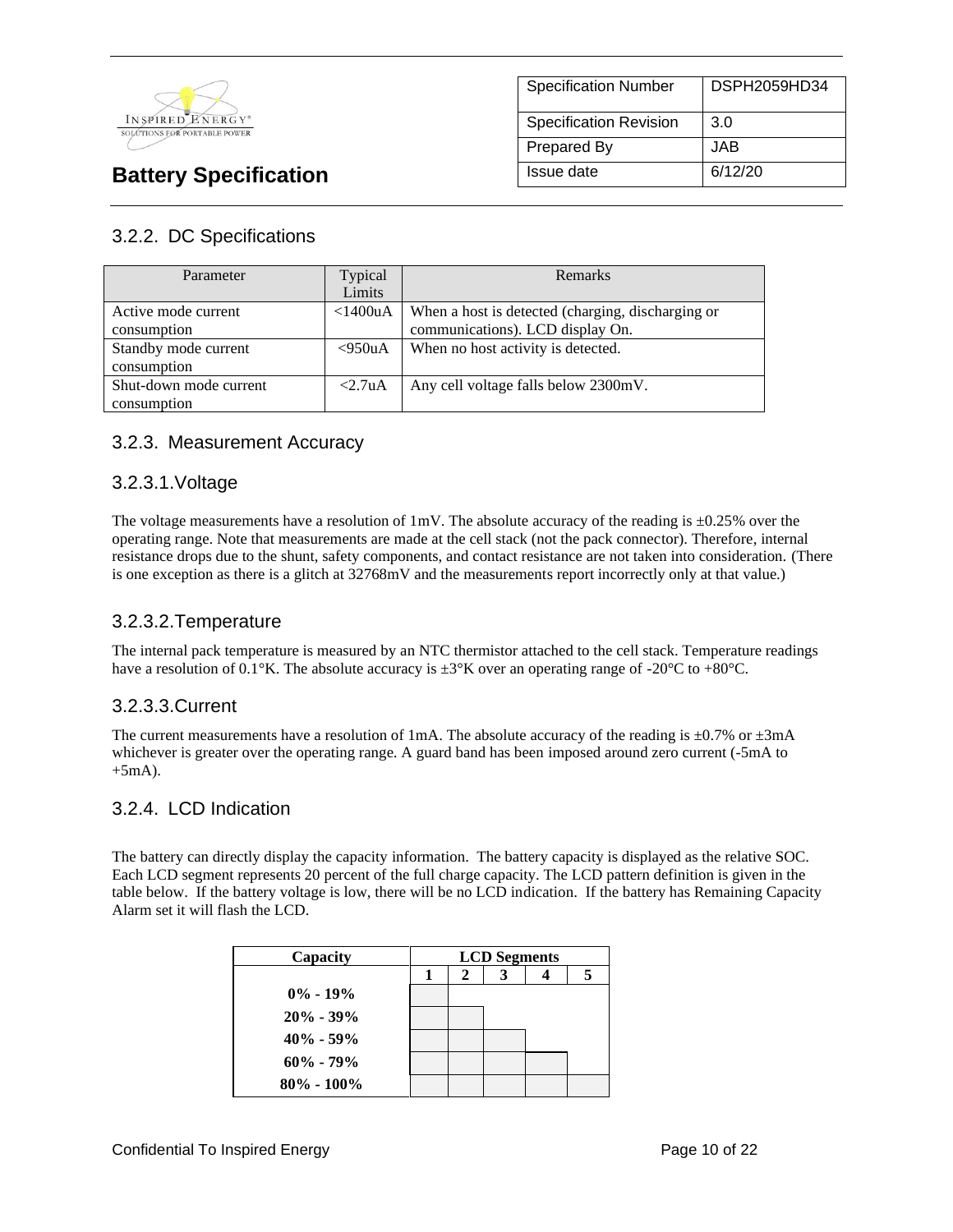

| <b>Specification Number</b>   | DSPH2059HD34 |
|-------------------------------|--------------|
| <b>Specification Revision</b> | 3.0          |
| Prepared By                   | JAB          |
| Issue date                    | 6/12/20      |

### **3.3. SMBus and SBD Parameters**

### 3.3.1. Overview Of Operations

The battery is fitted with a microprocessor and associated circuitry for communication with an external host device and/or smart battery charger. Reference should be made to the following specifications when reading this section:

- System Management Bus Specification (Rev 1.1, Dec 11, 1998)
- Smart Battery Data Specification (Rev 1.1, Dec 15, 1998)
- Smart battery Charger Specification (Rev 1.1, Dec 11, 1998)

### 3.3.2. SMBus Logic Levels

| Symbol                                    | Parameter                     |        | Limits |  |
|-------------------------------------------|-------------------------------|--------|--------|--|
|                                           |                               | Min    | Max    |  |
|                                           | Data/Clock input low voltage  | $-0.3$ | 0.8    |  |
| Data/Clock input high voltage<br>$V_{ih}$ |                               | 2.0    | 5.5    |  |
| $V_{ol}$                                  | Data/Clock output low voltage |        | 0.4    |  |

### 3.3.3. SMBus Data Protocols

SMBus Interface complies with SBS Specification Version 1.1. The battery pack includes a simple bi-directional serial data interface. A host processor uses the interface to access various battery pack registers.

The interface uses a command-based protocol, where the host processor sends the battery address command byte to the battery pack. The command directs the battery pack to either store the next data received to a register specified command byte or output the data specified by the command byte.

### 3.3.4. SMBus Host-to-Battery Message Protocol

The Bus Host communicates with the battery pack using one of three protocols:

- Write Word
- Read Word
- Read Block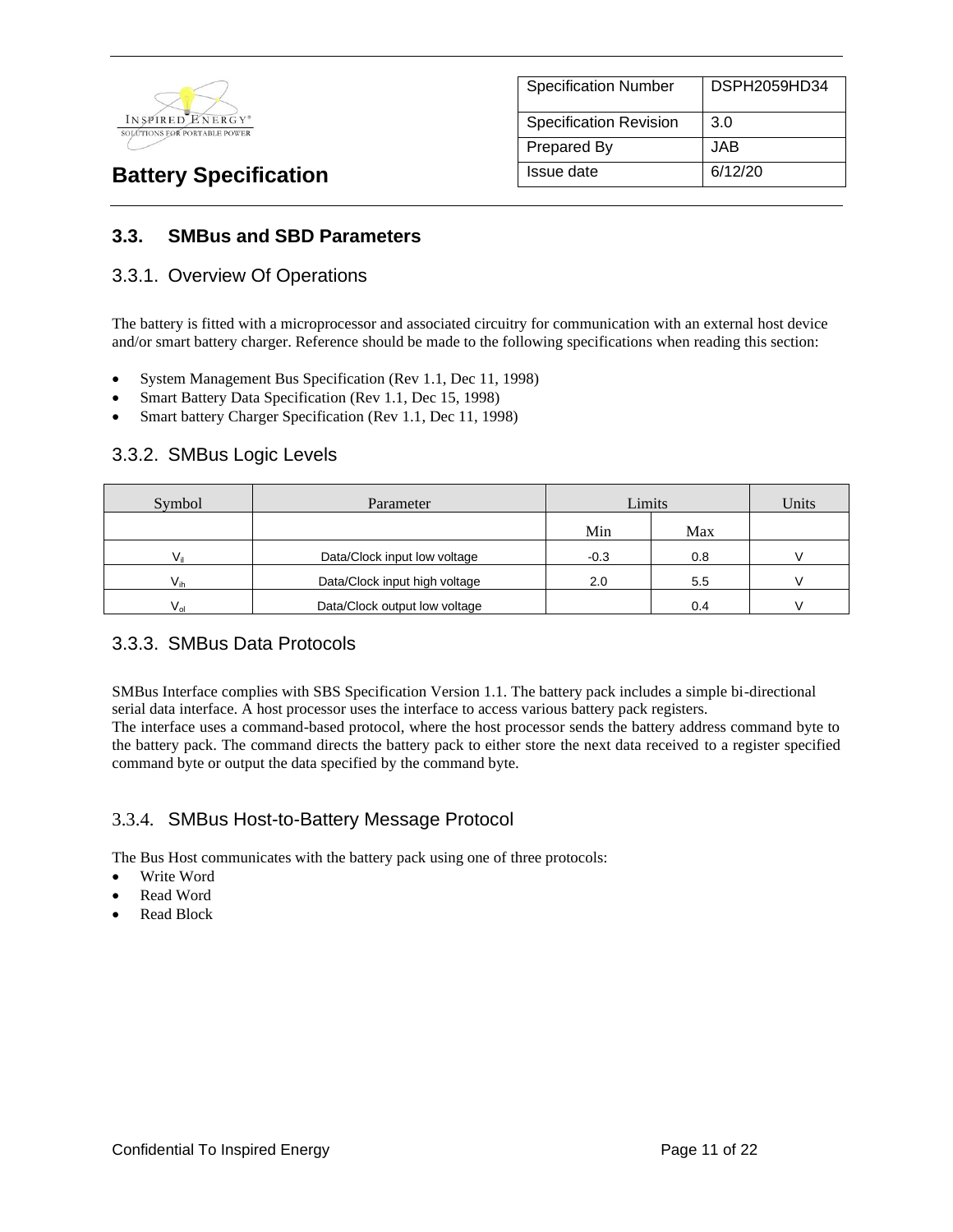|                                                  | <b>Specification Number</b>   | DSPH2059HD34 |
|--------------------------------------------------|-------------------------------|--------------|
| INSPIRED ENERGY*<br>SOLUTIONS FOR PORTABLE POWER | <b>Specification Revision</b> | 3.0          |
|                                                  | Prepared By                   | <b>JAB</b>   |
| <b>Battery Specification</b>                     | Issue date                    | 6/12/20      |

### 3.3.4.1.Write Word

The first byte of a Write Word access is the command code. The next two Bytes are the data to be written. In this example the master asserts the slave device address followed by the write bit. The device acknowledges and the master delivers the command code. The slave again acknowledges before the master sends the data word (low byte first). The slave acknowledges each byte according to the I²C specification, and the entire transaction is finished with a stop condition.



### 3.3.4.2.Read Word

3.3.4.3.Block Read

Reading data is slightly more complex than writing data. First the host must write a command to the slave device. Then it must follow that command with a repeated start condition to denote a read from that device's address. The slave then returns two bytes of data.

Note that there is not a stop condition before the repeated start condition, and that a "Not Acknowledge" signifies the end of the read transfer.



The Block Read begins with a slave address and a write condition. Then it must follow that command with a repeated start condition to denote a read from that device's address. After the repeated start the slave issues a byte count that describes how many data bytes will follow in the message. If a slave had 20 bytes to send, the first byte would be the number 20 (14h), followed by the 20 bytes of data. The byte count may not be 0. A Block Read can transfer a maximum of 32 bytes.

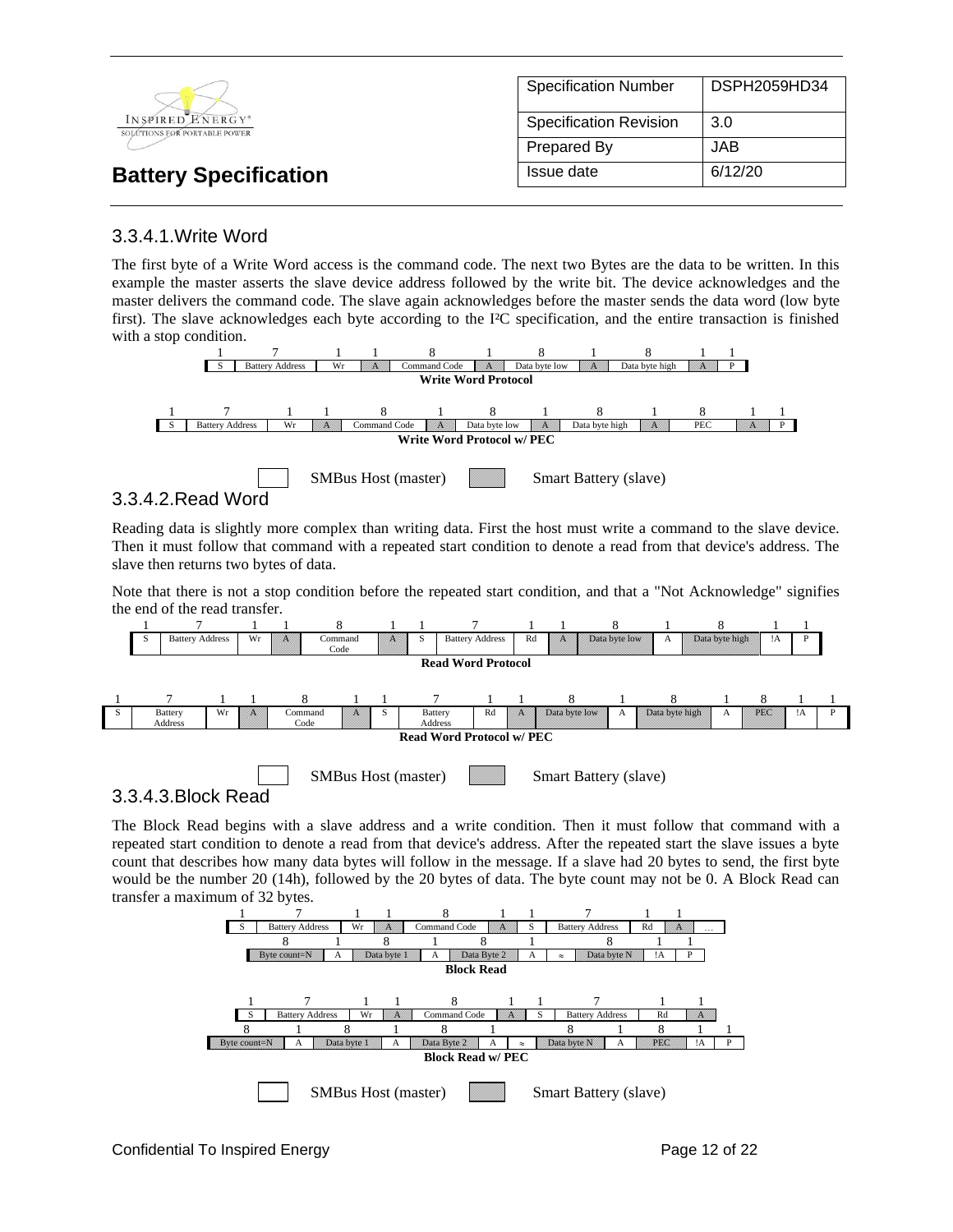

## 3.3.5. SMBus Battery-to-Charger Message Protocol

The Smart Battery, acting as an SMBus master will dynamically alter the charger characteristics of the Smart Charger, behaving as an SMBus slave using the SMBus Write Word protocol. Communication begins with the Smart Charge's address, followed by a Command Code and a two byte value. The Smart Charger adjust its output to correspond with the request.



### 3.3.6. SMBus Battery Critical Message Protocol

A Smart Battery to SMBus Host or Smart Charger message is sent using the SMBus Write Word protocol. Communication begins with the SMBus Host's or Smart Battery Charger's address, followed by the Smart Battery's address which replaces the Command Code. The SMBus Host or Smart Charger can now determine that the Smart Battery was the originator of the message and that the following 16 bits are its status.



# 3.3.7. Host To Battery Messages (Slave Mode)

The Host acting in the role of bus master uses the read word, write word, and read block protocols to communicate with the battery, operating in slave mode.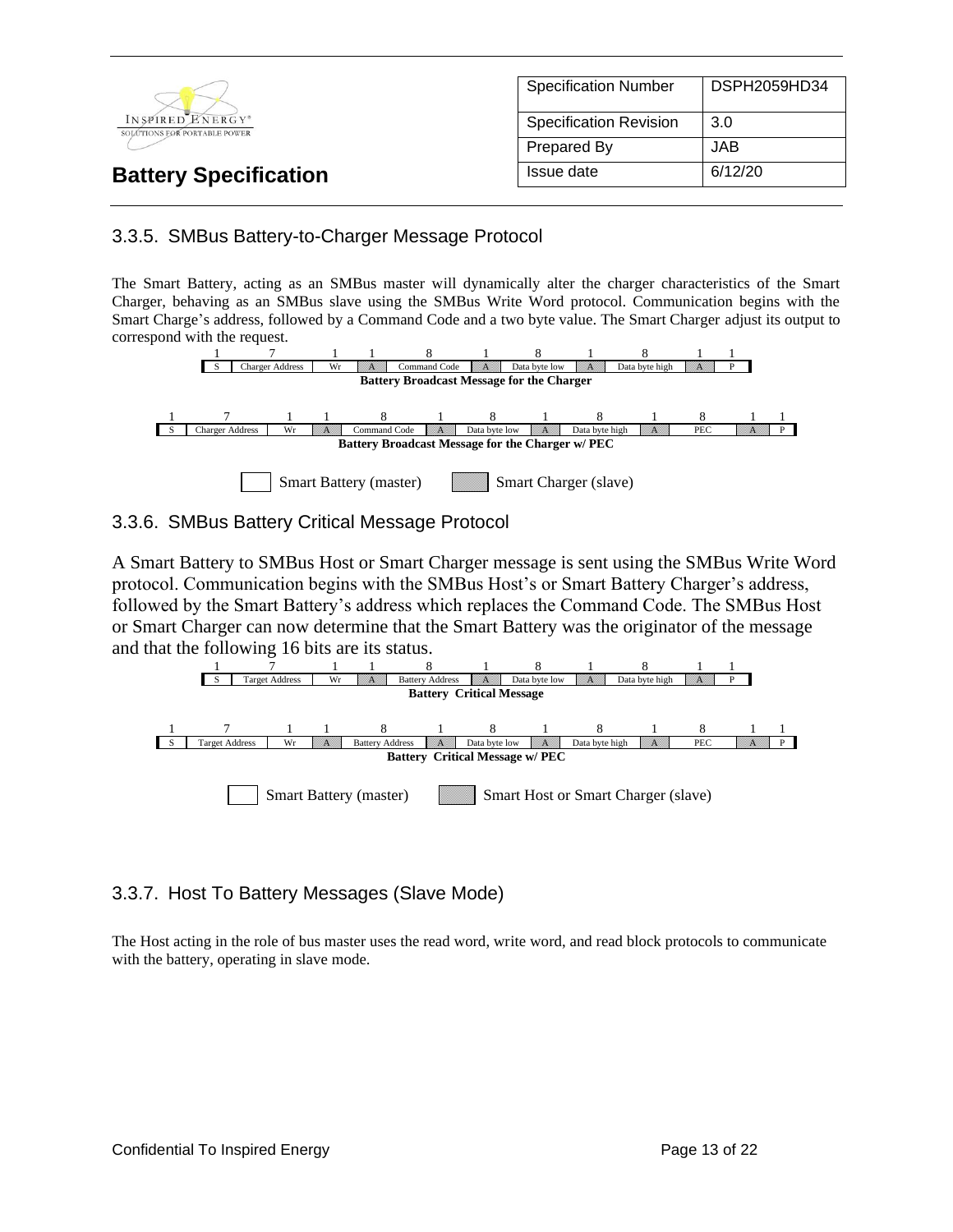

| <b>Specification Number</b>   | DSPH2059HD34 |  |
|-------------------------------|--------------|--|
| <b>Specification Revision</b> | 3.0          |  |
| <b>Prepared By</b>            | JAB.         |  |
| Issue date                    | 6/12/20      |  |

## **Host-to-Battery Messages**

| Function                 | Command                        | Description                                                                                                                                                                                                                              | Unit              | Access       | Default            |
|--------------------------|--------------------------------|------------------------------------------------------------------------------------------------------------------------------------------------------------------------------------------------------------------------------------------|-------------------|--------------|--------------------|
|                          | Code                           |                                                                                                                                                                                                                                          |                   |              | (POR)              |
| ManufacturerAccess()     | 0x00                           |                                                                                                                                                                                                                                          |                   | r/w          |                    |
| RemainingCapacityAlarm() | 0x01                           | Remaining Capacity Alarm Threshold.                                                                                                                                                                                                      | mAh               | r/w          | 340                |
| RemainingTimeAlarm()     | 0x02                           | Remaining Time Alarm Threshold.                                                                                                                                                                                                          | minutes           | r/w          | 10                 |
| BatteryMode()            | 0x03                           | <b>Battery Operational Modes.</b>                                                                                                                                                                                                        | <b>Bit flags</b>  | r/w          | 0x0080             |
| AtRate()                 | 0x04                           | This function is the first half of a two-function call-set used to<br>set the AtRate value used in calculations made by the<br>AtRateTimeToFull(), AtRateTimeToEmpty(), and<br>AtRateOK() functions.                                     | mA                | r/w          | $\Omega$           |
| AtRateTimeToFull()       | 0x05                           | Returns the predicted remaining time to fully charge the<br>battery at the AtRate() value.                                                                                                                                               | minutes           | $\mathbf{r}$ | 65535              |
| AtRateTimeToEmpty()      | 0x06                           | Returns the predicted remaining operating time if the battery<br>is discharged at the AtRate() value.                                                                                                                                    | minutes           | $\mathsf{r}$ | 65535              |
| AtRateOK()               | 0x07                           | Returns a Boolean value that indicates whether or not the<br>battery can deliver the AtRate value of additional energy for<br>10 seconds. If the AtRate() value is zero or positive, the<br>AtRateOK() function will ALWAYS return TRUE. | boolean           | r            | $\mathbf{1}$       |
| Temperature()            | 0x08                           | Returns the pack's internal temperature.                                                                                                                                                                                                 | $0.1$ °K          | $\mathbf{r}$ |                    |
| Voltage()                | 0x09                           | Returns the battery's voltage (measured at the cell stack)                                                                                                                                                                               | mV                | $\mathbf{r}$ |                    |
| Current()                | 0x0a                           | Returns the current being supplied (or accepted) through the<br>battery's terminals.                                                                                                                                                     | mA                | $\mathbf{r}$ | $\mathbf 0$        |
| AverageCurrent()         | 0x0b                           | Returns a rolling average based upon the last 64 samples of<br>current.                                                                                                                                                                  | mA                | $\mathsf{r}$ | $\mathbf 0$        |
| MaxError()               | 0x0c                           | Returns the expected margin of error.                                                                                                                                                                                                    | percent           | r.           | 100                |
| RelativeStateOfCharge()  | 0x0d                           | Returns the predicted remaining battery capacity expressed<br>as a percentage of FullChargeCapacity().                                                                                                                                   | percent           | r.           | $\Omega$           |
| AbsoluteStateOfCharge()  | 0x0e                           | Returns the predicted remaining battery capacity expressed<br>as a percentage of DesignCapacity().                                                                                                                                       | percent           | $\mathbf{r}$ | $\Omega$           |
| RemainingCapacity()      | 0x0f                           | Returns the predicted remaining battery capacity.                                                                                                                                                                                        | mAh               | r.           |                    |
| FullChargeCapacity()     | 0x10                           | Returns the predicted battery capacity when fully charged.                                                                                                                                                                               | mAh               | $\mathbf{r}$ |                    |
| RunTimeToEmpty()         | 0x11                           | Returns the predicted remaining battery life at the present<br>rate of discharge.                                                                                                                                                        | minutes           | $\mathbf{r}$ | 65535              |
| AverageTimeToEmpty()     | 0x12                           | Returns the rolling average of the predicted remaining<br>battery life.                                                                                                                                                                  | minutes           | $\mathbf{r}$ | 65535              |
| AverageTimeToFull()      | 0x13                           | Returns the rolling average of the predicted remaining time<br>until the battery reaches full charge.                                                                                                                                    | minutes           | $\mathbf{r}$ | 65535              |
| ChargingCurrent()        | 0x14                           | Returns the battery's desired charging rate.                                                                                                                                                                                             | mA                | $\mathbf{r}$ | 1500               |
| ChargingVoltage()        | 0x15                           | Returns the battery's desired charging voltage.                                                                                                                                                                                          | mV                | $\mathbf{r}$ | 33600              |
| BatteryStatus()          | 0x16                           | Returns the battery's status word.                                                                                                                                                                                                       | <b>Bit flags</b>  | $\mathsf{r}$ | 0xC0               |
| CycleCount()             | 0x17                           | Returns the number of charge/discharge cycles the battery<br>has experienced. A charge/discharge cycle is defined as: an<br>amount of discharge approximately equal to the value of<br>DesignCapacity.                                   | cycles            | $\mathsf{r}$ |                    |
| DesignCapacity()         | 0x18                           | Returns the theoretical capacity of the new battery.                                                                                                                                                                                     | mAh               | $\mathbf{r}$ | 3400               |
| DesignVoltage()          | 0x19                           | Returns the theoretical nominal cell voltage of a new battery.                                                                                                                                                                           | mV                | $\mathbf{r}$ | 3600 (cell)        |
| SpecificationInfo()      | 0x1a                           | Returns the version number of the SBDS the battery pack<br>supports, as well as voltage and current scaling information.                                                                                                                 | Formatted<br>word | r.           | 0x0031             |
| ManufacturerDate()       | 0x1b                           | Returns the date the electronics were manufactured.                                                                                                                                                                                      | Formatted<br>word | $\mathbf{r}$ |                    |
| SerialNumber()           | 0x1c                           | Returns the electronics serial number.                                                                                                                                                                                                   | number            | $\mathbf{r}$ |                    |
| Reserved                 | 0x1d<br>$\blacksquare$<br>0x1f |                                                                                                                                                                                                                                          |                   | r            |                    |
| ManufacturerName()       | 0x20                           | Returns a character array containing the manufacture's<br>name.                                                                                                                                                                          | string            | $\mathbf{r}$ | Inspired<br>Energy |
| DeviceName()             | 0x21                           | Returns a character array that contains the battery's name.                                                                                                                                                                              | string            | r            | PH2059HD34         |
| DeviceChemistry()        | 0x22                           | Returns a character array that contains the battery's<br>chemistry.                                                                                                                                                                      | string            | r            | <b>LION</b>        |
| ManufacturerData()       | 0x23                           | Returns data specific to the manufacture.                                                                                                                                                                                                |                   | r.           |                    |
| Cell Voltage 8           | 0x38                           | Returns the cell voltage (measured at the cell)                                                                                                                                                                                          | mV                | r.           |                    |
| Cell Voltage 7           | 0x39                           | Returns the cell voltage (measured at the cell)                                                                                                                                                                                          | mV                | $\mathsf{r}$ |                    |
| Cell Voltage 6           | 0x3A                           | Returns the cell voltage (measured at the cell)                                                                                                                                                                                          | mV                | r.           |                    |
| Cell Voltage 5           | 0x3B                           | Returns the cell voltage (measured at the cell)                                                                                                                                                                                          | mV                | $\mathbf{r}$ |                    |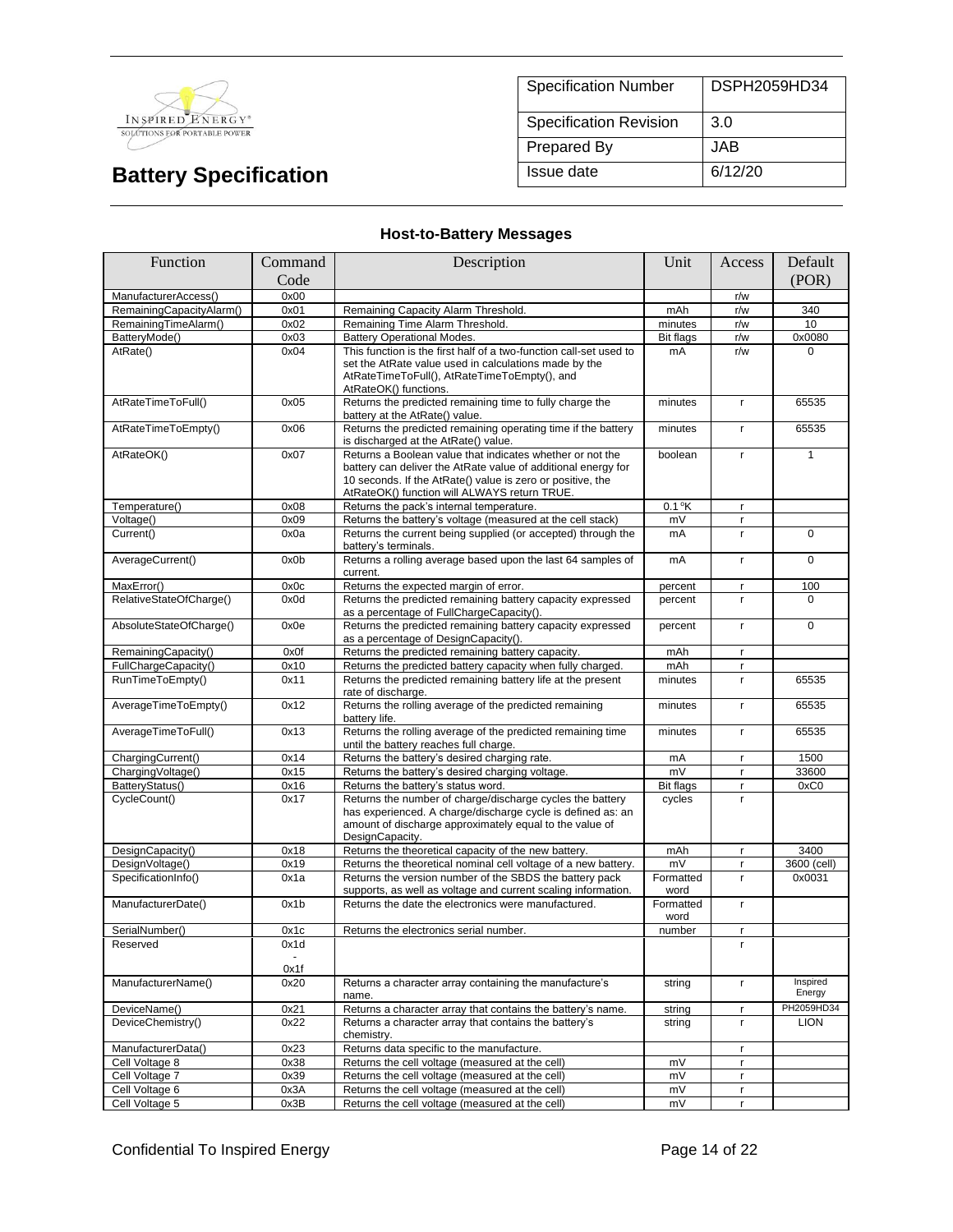

| <b>Specification Number</b>   | DSPH2059HD34 |
|-------------------------------|--------------|
| <b>Specification Revision</b> | 3.0          |
| Prepared By                   | JAB          |
| Issue date                    | 6/12/20      |

| Cell Voltage 4 | 0x3C | Returns the cell voltage (measured at the cell) | mV |  |
|----------------|------|-------------------------------------------------|----|--|
| Cell Voltage 3 | 0x3D | Returns the cell voltage (measured at the cell) | mV |  |
| Cell Voltage 2 | 0x3E | Returns the cell voltage (measured at the cell) | mV |  |
| Cell Voltage 1 | 0x3F | Returns the cell voltage (measured at the cell) | m٧ |  |

### 3.3.8. Battery To Charger Messages (Master Mode)

The battery, acting in the role of a bus master, uses the write word protocol to communicate with the charger, operating in slave mode. If the CHARGER\_MODE bit in BatteryMode() is clear, the Battery will broadcast Charger request information every 50 seconds.

#### **Battery-to-Charger Messages**

| Hunction          | Code<br>command ' | Description                                               | $\mathbf{v}$<br>∪nıt | Access    |
|-------------------|-------------------|-----------------------------------------------------------|----------------------|-----------|
| ChargingCurrent() | 0x14              | Sends the desired charging rate to the battery charger    | mA                   | $\lambda$ |
| ChargingVoltage() | 0x15              | Sends the desired charging voltage to the battery charger | m                    | ۱۸        |

### 3.3.9. Critical Messages (Master Mode)

Whenever the Battery detects a critical condition, it takes the role of a bus master and sends AlarmWarning() message to the Host and/ or Charger. The Battery broadcasts the AlarmWarning() message at 10 second intervals until the critical condition(s) has been corrected.

#### **Battery Critical Messages**

| Function       | Code<br>Command <i>!</i> | Description                                                        | <b>TT</b><br>∪nıt | Access |
|----------------|--------------------------|--------------------------------------------------------------------|-------------------|--------|
| AlarmWarning() | 0x16                     | This message is to the host and/or charger to notify them that one | Formatted         | M      |
|                |                          | or more alarm conditions exist.                                    | word              |        |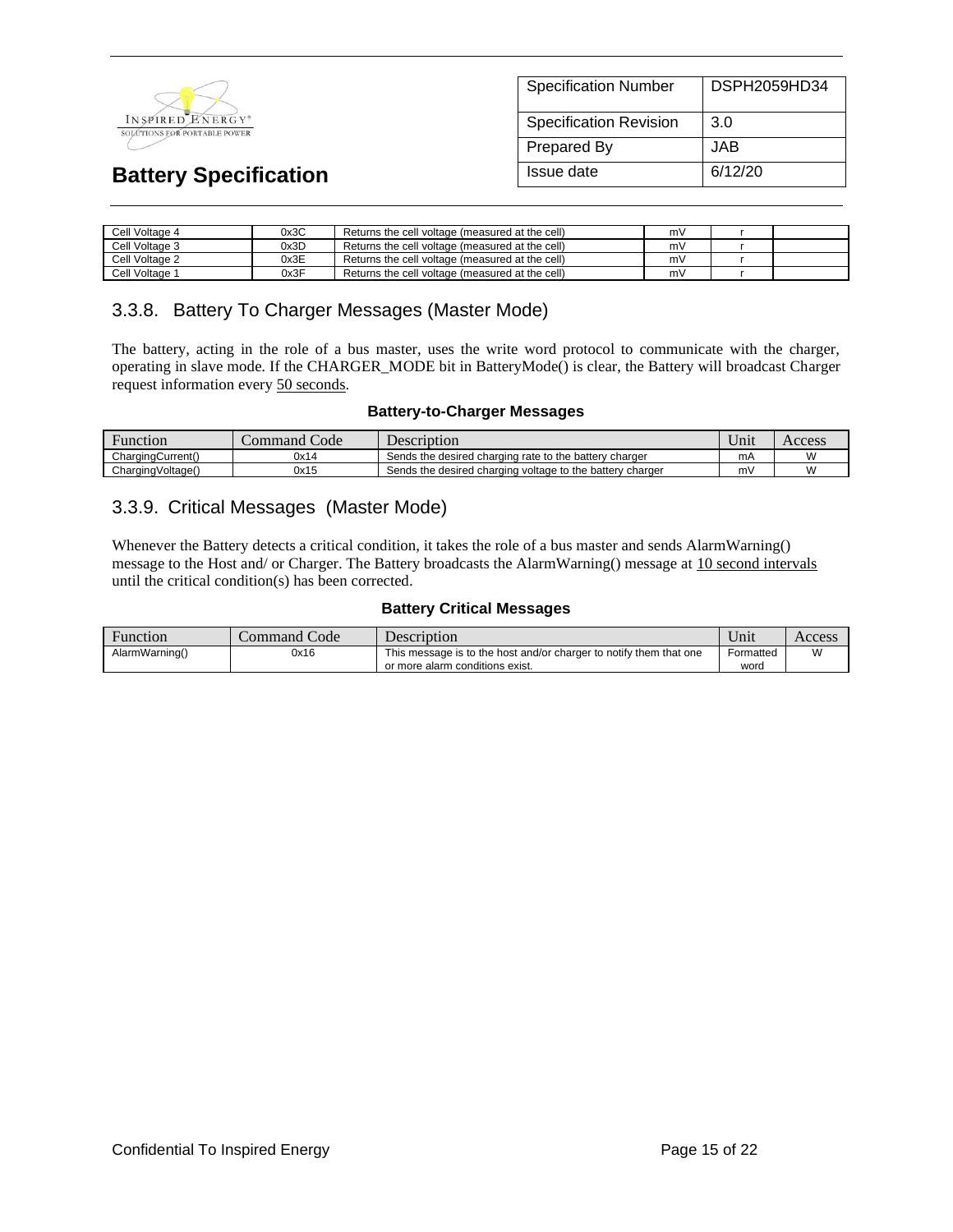

| <b>Specification Number</b>   | DSPH2059HD34 |
|-------------------------------|--------------|
| <b>Specification Revision</b> | 3.0          |
| Prepared By                   | JAB.         |
| Issue date                    | 6/12/20      |

#### **Alarm Bit Definitions**

| Bit | <b>Battery Status</b>                       | Set When:                                                                                                                                                                                         | Action When Set:                                                     | Cleared When:                                                                                                                                                                                                                                                                                           |
|-----|---------------------------------------------|---------------------------------------------------------------------------------------------------------------------------------------------------------------------------------------------------|----------------------------------------------------------------------|---------------------------------------------------------------------------------------------------------------------------------------------------------------------------------------------------------------------------------------------------------------------------------------------------------|
| 15  | OVER CHARGD ALARM                           | RemainingCapacity() exceeds<br>FullChargeCapacity() + Design<br>Capacity.                                                                                                                         | Stop charging.                                                       | A continuous discharge of ≥ 2mAh<br>OR. RelativeStateOfCharge() ≤<br>$90%$ .                                                                                                                                                                                                                            |
| 14  | TERMINATE CHARGE ALARM                      | Primary Charge Termination, Cell<br>Over Voltage (COV), Over-Current<br>Charge (OCC), Over-Temp Charge<br>(OTC) conditions.<br>$COV = 4300mV$<br>$OCC = 2000mA$<br>$OTC = 58°C$                   | Stop charging.<br>(Charge and<br>Discharge FET Off)                  | Bit is cleared when Charge FET<br>and Discharge FET turns off and<br>RelativeStateOfCharge() ≤ 95%.<br>Charging resumes when<br>RelativeStateOfCharge() ≤ 95%,<br>COV, OCC or OTC recovery<br>threshold.<br>COV recovery ≤ 4150mV<br>OCC recovery ≤ 200mA for 70sec<br>OTC recovery $\leq 56^{\circ}$ C |
| 13  | Reserved                                    |                                                                                                                                                                                                   |                                                                      |                                                                                                                                                                                                                                                                                                         |
| 12  | OVER TEMP ALARM                             | Over-Temp Charge (OTC) or Over-<br>Temp discharge (OTD) condition or<br>Over-Temp FET (OTF)<br>$OTC = 58°C$<br>$OTD=75^{\circ}C$<br>OTF=80 $\degree$ C                                            | Appropriate FET will<br>be disabled to<br>prevent further<br>action. | OTC, OTD, or OTF recovery<br>threshold.<br>OTC recovery = $56^{\circ}$ C<br>OTD recovery = $65^{\circ}$ C<br>OTF recovery = $65^{\circ}$ C                                                                                                                                                              |
| 11  | TERMINATE DISCHARGE ALARM                   | RelativeStateOfCharge() ≤ 0%,<br>Cell Under-Voltage (CUV), Over-<br>Current Discharge (OCD), Over-Temp<br>Discharge (OTD) conditions.<br>$CUV = 2400mV$<br>$OCD = -6500mA$<br>$OTD = 75^{\circ}C$ | Stop discharging.<br>(Discharge FET off)                             | Bit is cleared when Discharge FET<br>turns off and<br>RelativeStateOfCharge() ≥ 1%.<br>Discharging Resumes when<br>RelativeStateOfCharge() ≥ 1%,<br>CUV, OCD or OTD recovery<br>threshold.<br>CUV recovery ≥ 3000mV<br>OCD recovery ≥ -200mA for 70sec<br>OTD recovery $\leq 65^{\circ}$ C              |
| 10  | Reserved                                    |                                                                                                                                                                                                   |                                                                      |                                                                                                                                                                                                                                                                                                         |
| 9   | REMAINING CAPACITY ALARM<br>User settable ) | RemainingCapacity() <<br>RemainingCapacityAlarm().                                                                                                                                                | User defined.                                                        | RemainingCapacityAlarm() = $0$ or is<br>$\leq$ Remaining Capcity().                                                                                                                                                                                                                                     |
| 8   | REMAINING TIME ALARM<br>User settable       | AverageTimeToEmpty() <<br>RemainingTimeAlarm().                                                                                                                                                   | User defined.                                                        | RemainingTimeAlarm() = 0 or $\leq$<br>AverageTimeToEmpty().                                                                                                                                                                                                                                             |

#### **Status Bit Definitions**

| Bit | <b>Battery Status</b>   | Set When:                                                 | Action When Set:  | Cleared When:                       |
|-----|-------------------------|-----------------------------------------------------------|-------------------|-------------------------------------|
|     | INITIALIZED             |                                                           | None.             |                                     |
|     | <b>DISCHARGING</b>      | Battery is not in charge mode.                            | None.             | Battery is in charging mode.        |
|     | <b>FULLY CHARGED</b>    | When the battery detects a primary<br>charge termination. | Stop charging.    | RelativeStateOfCharge() $\leq$ 95%. |
|     | <b>FULLY DISCHARGED</b> | RelativeStateOfCharge() $\leq 0\%$ .                      | Stop discharging. | RelativeStateOfCharge() $\geq$ 20%. |

### 3.3.10.Pack Calibration Cycle

The PH2059HD34 uses Compensated End-of-Discharge Voltage (CEDV) technology to measure and calculate the available charge within the battery cells. The achievable accuracy is better than 2% error after every learning cycle. Max Error increases by 0.25% after every charge to discharge cycle. After 25 charge to discharge cycles, the calibration flag will be set and a learning cycle will be required. The learning cycle can be initiated by charging to full e.g. Remaining capacity  $\geq$  FCC (Full charge capacity) – 200mAh and then discharge the pack until the highest cell voltage is at EDV2. Temperature must remain above  $12^{\circ}$ C and no charge activity can occur during the discharge cycle. The FCC will be updated and the Max error will return to 2%. FCC has a limitation to the amount of change per learning cycle. FCC learn up limit is 512mAh and learn down limit is 256mAh.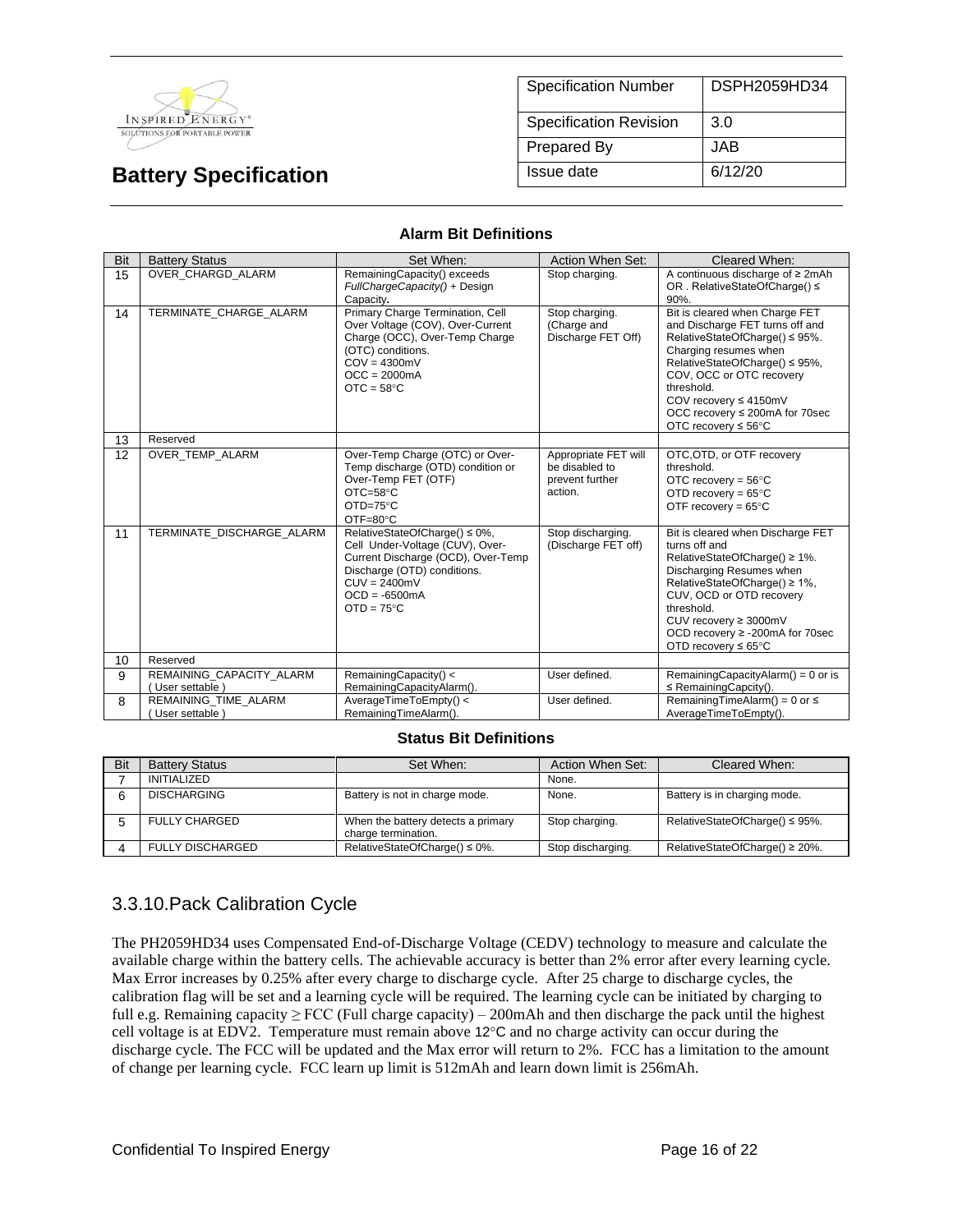

| <b>Specification Number</b>   | DSPH2059HD34 |
|-------------------------------|--------------|
| <b>Specification Revision</b> | 3.0          |
| <b>Prepared By</b>            | JAB.         |
| Issue date                    | 6/12/20      |

## **3.4. Protection Electronics**

### 3.4.1. Overview Of Operation

Electronic circuitry is permanently connected within the battery pack to prevent damage if either the charger or host device fails to function correctly. The circuitry also protects the battery if an illegal current source is placed across the battery terminals, or an illegal load is connected. Redundant levels of protection have been implemented (the primary protection levels are auto-resettable and the secondary are non-resettable).

### 3.4.2. Charge Protection

#### Over-Voltage:

The primary protection circuit will prevent the battery from charging if any cell voltage  $\geq$  4300mV. Then, once all cell voltages are  $\leq 4150$ mV, it will allow charging again.

The secondary protection circuit will prevent the battery from charging if any cell voltage  $\geq 4.45V + (-0.05V)$  by blowing a power path logic fuse. The fuse is non-re-settable rendering the battery pack non-functional.

#### Over-temp:

The primary protection circuit also provides over-temperature protection and will prevent the battery from charging at temperatures  $\geq$ 54°C (see paragraph 3.1.5 for ChargeCurrent() request). Then, once the battery temperature has cooled to  $\leq 45^{\circ}$ C, it will again allow charging.

#### Over-Current:

The primary protection circuit also provides continuous over-current protection and will prevent the battery from charging at current  $\geq$  2.00A. Then, once the average charge current  $\leq$  200mA for 70sec, the battery will re-test the over-current condition, and again allow charging.

### 3.4.3. Discharge Protection

#### Under-Voltage:

The primary protection circuit will prevent the battery from being further discharged once any cell voltage reaches  $\leq$ 2400mV. Then, once all cell voltages are  $\geq$  3000mV, it will allow discharge again.

#### Over-temp:

The primary protection circuit also provides over-temperature protection and will prevent the battery from discharging at temperatures  $\geq 75^{\circ}$ C. Then, once the battery temperature has cooled to  $\leq 65^{\circ}$ C, it will again allow discharging.

If the battery reaches  $80^{\circ}$ C for any reason the secondary protection circuit will blow the in-line power path logic fuse. The fuse is non-re-settable rendering the battery pack non-functional.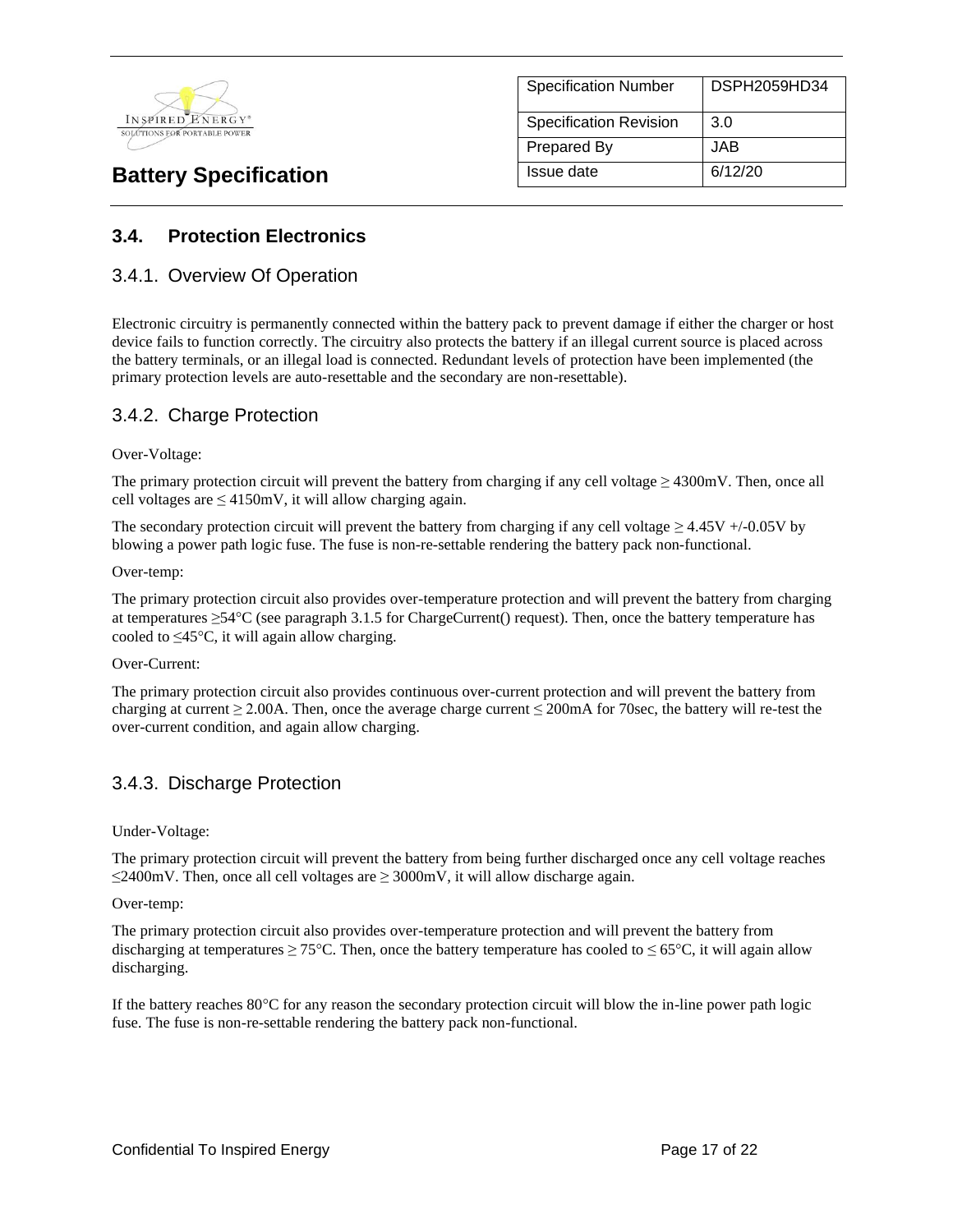

| <b>Specification Number</b> | DSPH2059HD34 |
|-----------------------------|--------------|
| Specification Revision      | 3.0          |
| <b>Prepared By</b>          | JAB.         |
| Issue date                  | 6/12/20      |

Over-Current:

The primary protection circuit also provides continuous over-current protection and will prevent the battery from discharging at current  $\geq 6.50$ A. Then, Once the average discharge current  $\leq 200$ mA for 70sec, the battery will retest the over-current condition, and again allow discharging.

## 3.4.4. Short-Circuit Protection

The primary protection circuit will prohibit the discharge of the battery if a short-circuit is placed across the battery  $+$  / - terminals. Then, once the average discharge current  $\leq$  1mA for 70sec, the battery will re-test the short-circuit condition, and again allow discharging.

The pack is design to withstand reasonable in-rush currents without resetting the electronics and without interrupting the discharge cycle. The following graph illustrates the short-circuit/in-rush set points as implemented:

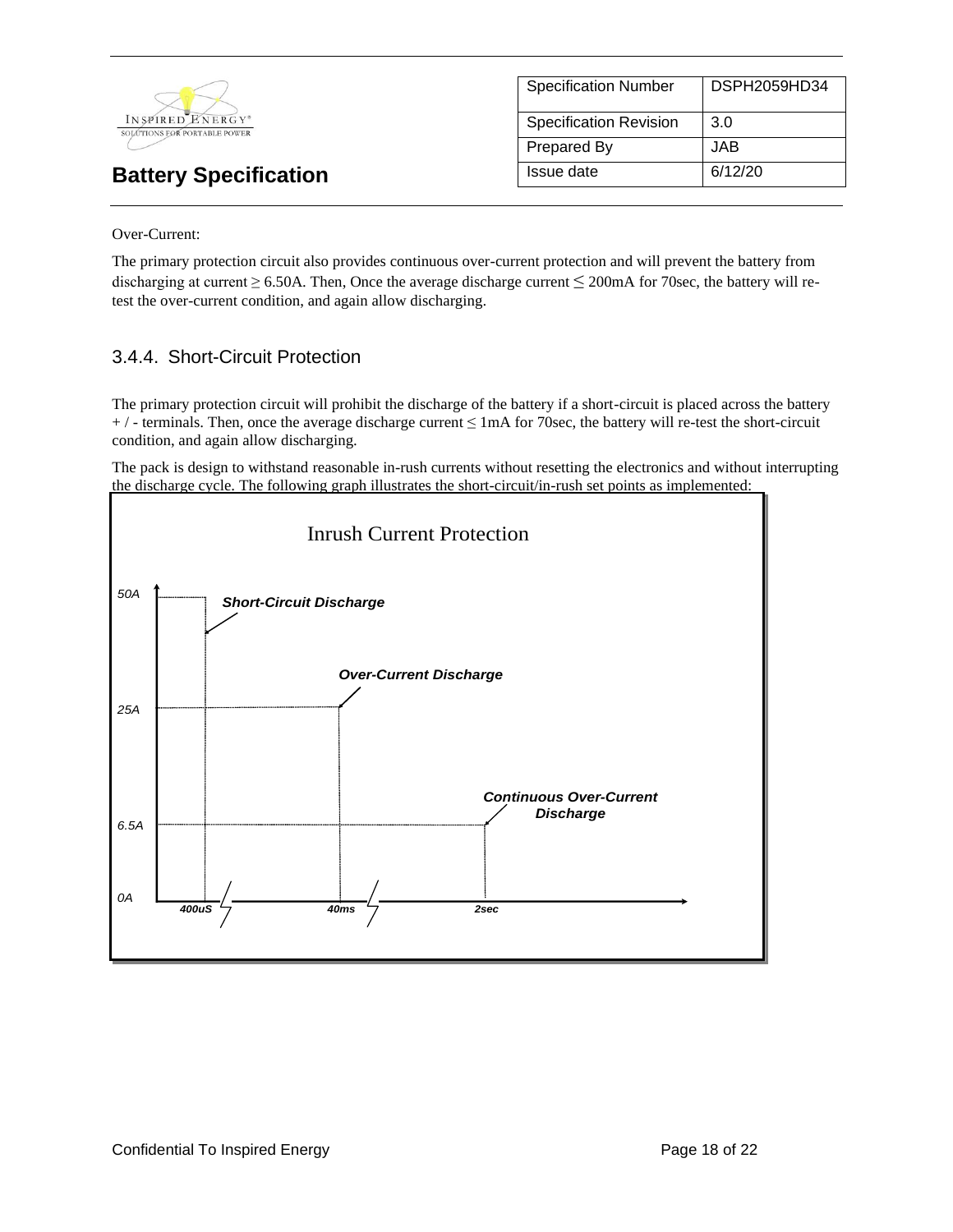

| <b>Specification Number</b>   | DSPH2059HD34 |
|-------------------------------|--------------|
| <b>Specification Revision</b> | 3.0          |
| <b>Prepared By</b>            | JAB          |
| Issue date                    | 6/12/20      |

## **3.5. Passive Safety Protection**

### 3.5.1. Overview Of Operation

The battery pack is fitted with additional components to protect it against abusive charge and discharge conditions. These are in addition to the electronic protection.

### 3.5.2. Slow-Blow Current Fuse (Logic Fuse)

A current slow-blow fuse is assembled in series with the battery pack to protect the battery pack against abusive over current over-load. The hold current is rated at 30A for 4 hours (minimum@25C). The fuse is non-re-settable rendering the battery pack non-functional.

### **3.6. Mechanical Specifications**

### 3.6.1. Weight

Approximately 0.45 Kg.

### 3.6.2. Mating Connector

The recommended interconnection mating connectors are:

PC board mount:

Amphenol p/n L177TWA7W2PMP3SVC745 with male signal pins, Inspired Energy p/n 619017

Cable mount:

- a. Amphenol L177TWA7W2P connector shell with male signal pins, Inspired Energy p/n 699010
- b. Amphenol L17DM53745-1 40A male solder cup inserts (2 required), Inspired Energy p/n 699011
- c. Amphenol L17DTZK15K optional protective backshell, Inspired Energy p/n 699012

Items a & b are available as a kit, Inspired Energy p/n 699013

Items a,b,c along with 2 nut-screws are available as a kit, Inspired Energy p/n 699014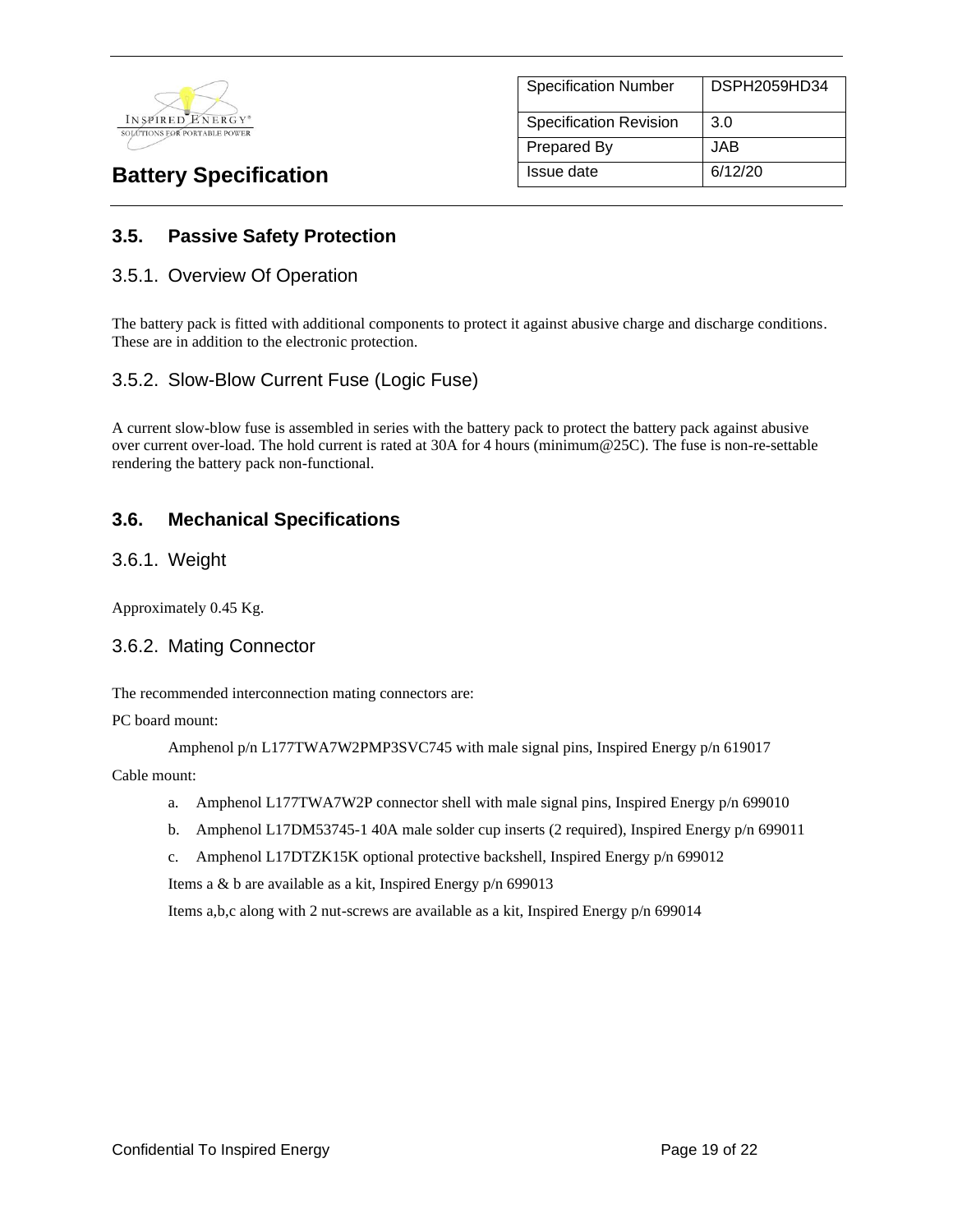

| <b>Specification Number</b>   | DSPH2059HD34 |
|-------------------------------|--------------|
| <b>Specification Revision</b> | 3.0          |
| Prepared By                   | JAB.         |
| Issue date                    | 6/12/20      |

3.6.3. Date Code/Serial Number

#### IE YYWWRR

#### SN SSSSS XXZZAh

IE = Inspired Energy Newberry facility YY = Calendar Year WW = Calendar Week RR = Battery revision SSSSSS = Serial Number  $XX =$  the cell supplier ZZAh = the stored energy of the battery in Amp hours

### 3.6.4. Packaging

The batteries are packaged in bulk per current regulations.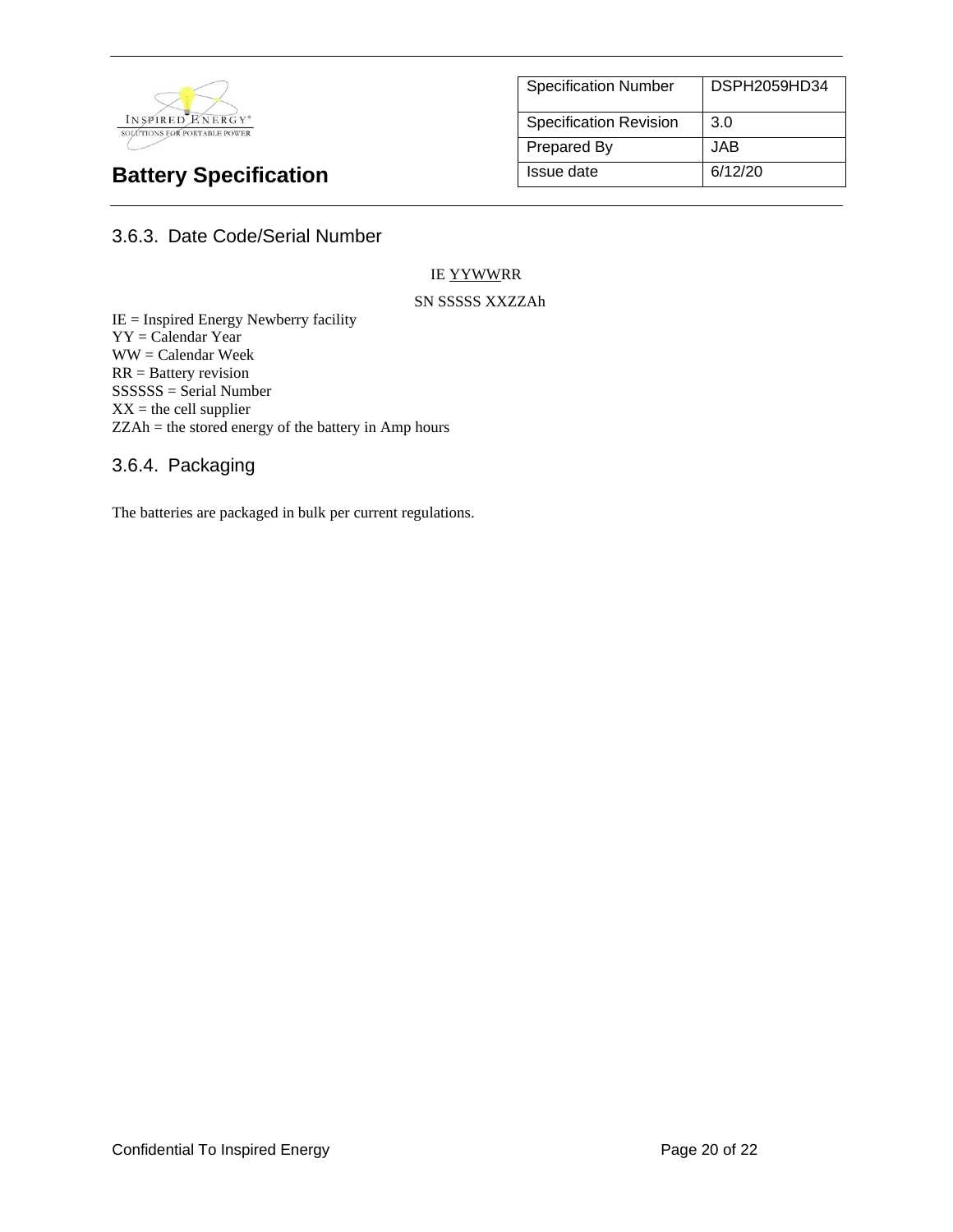

| <b>Specification Number</b>   | DSPH2059HD34 |
|-------------------------------|--------------|
| <b>Specification Revision</b> | 3.0          |
| Prepared By                   | JAB.         |
| Issue date                    | 6/12/20      |

# 3.6.5. Mechanical Drawing